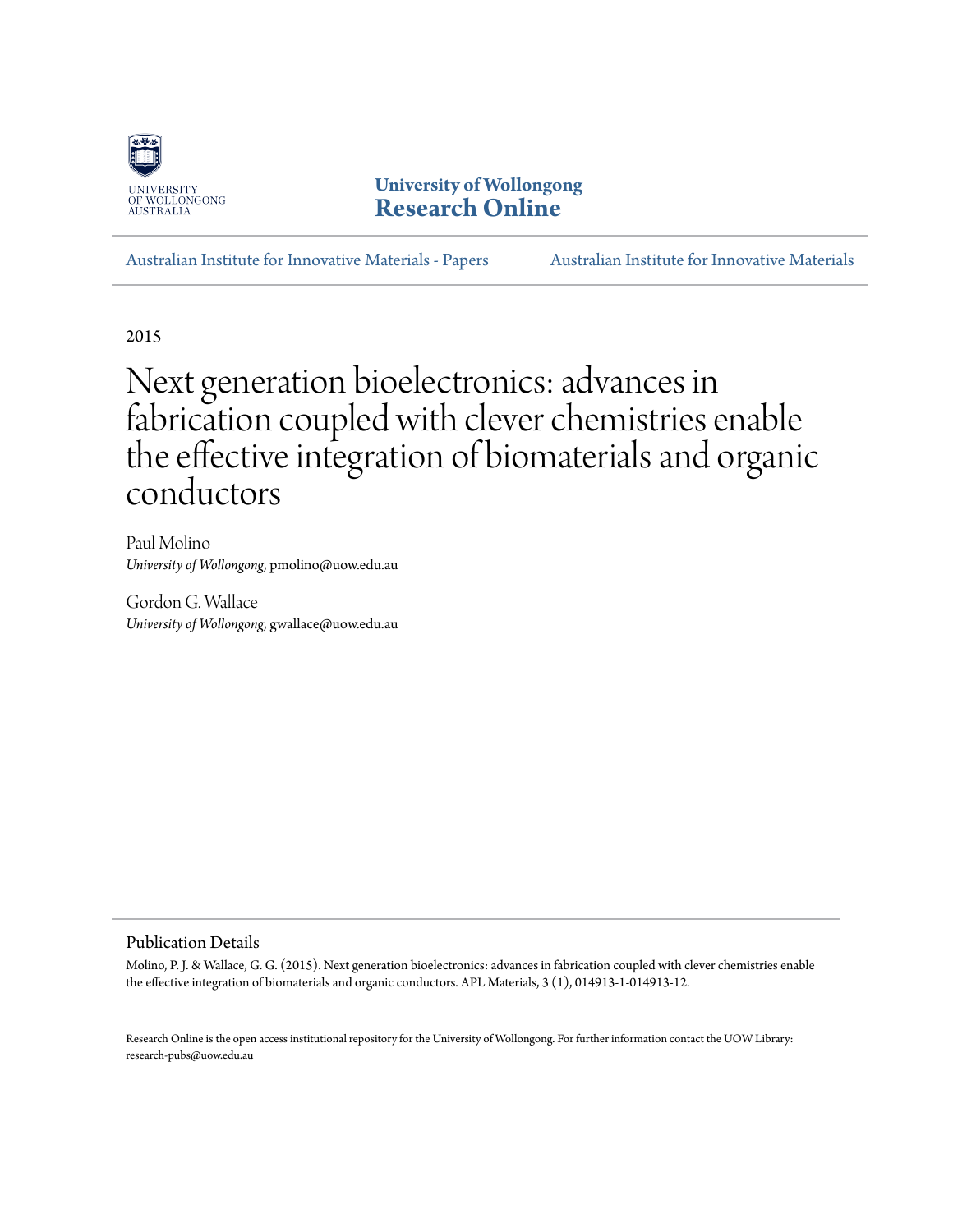## Next generation bioelectronics: advances in fabrication coupled with clever chemistries enable the effective integration of biomaterials and organic conductors

#### **Abstract**

Organic bioelectronics is making an enormous impact in the field of tissue engineering, providing not just biocompatible, but biofunctional conducting material platforms. For their true potential to be reached, it is critical to integrate organic conductors with other biopolymers in a targeted manner, allowing the development of devices and scaffold architectures capable of delivering a number of physical, chemical, and electrical stimuli. Herein, we provide an overview of the methods currently being employed to tailor organic conductors for bioapplications, with a focus on the development of fabrication techniques vital to the development of the next generation of intelligent bionic devices.

#### **Keywords**

advances, next, fabrication, generation, coupled, clever, chemistries, enable, effective, integration, biomaterials, organic, conductors, bioelectronics

#### **Disciplines**

Engineering | Physical Sciences and Mathematics

#### **Publication Details**

Molino, P. J. & Wallace, G. G. (2015). Next generation bioelectronics: advances in fabrication coupled with clever chemistries enable the effective integration of biomaterials and organic conductors. APL Materials, 3 (1), 014913-1-014913-12.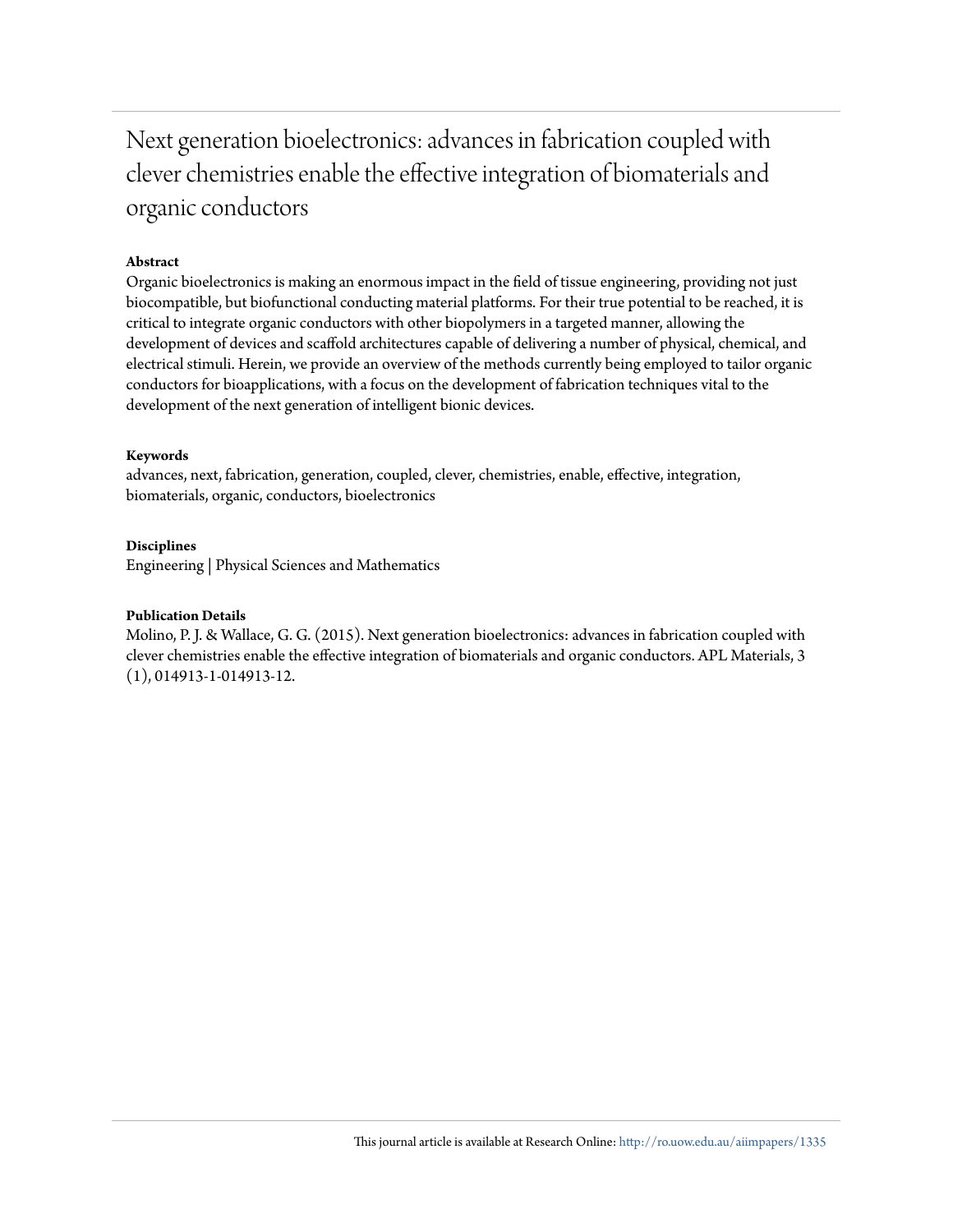



## **Next generation bioelectronics: Advances in fabrication coupled with clever chemistries enable the effective integration of biomaterials and organic conductors**

[Paul J. Molino](http://scitation.aip.org/search?value1=Paul+J.+Molino&option1=author) and [Gordon G. Wallace](http://scitation.aip.org/search?value1=Gordon+G.+Wallace&option1=author)

Citation: [APL Materials](http://scitation.aip.org/content/aip/journal/aplmater?ver=pdfcov) **3**, 014913 (2015); doi: 10.1063/1.4905372 View online: <http://dx.doi.org/10.1063/1.4905372> View Table of Contents:<http://scitation.aip.org/content/aip/journal/aplmater/3/1?ver=pdfcov> Published by the [AIP Publishing](http://scitation.aip.org/content/aip?ver=pdfcov)

**Articles you may be interested in** [Plasma treatment induces internal surface modifications of electrospun poly\(L-lactic\) acid scaffold to enhance](http://scitation.aip.org/content/aip/journal/jap/114/7/10.1063/1.4818914?ver=pdfcov) [protein coating](http://scitation.aip.org/content/aip/journal/jap/114/7/10.1063/1.4818914?ver=pdfcov) J. Appl. Phys. **114**, 073304 (2013); 10.1063/1.4818914

[A method to integrate patterned electrospun fibers with microfluidic systems to generate complex](http://scitation.aip.org/content/aip/journal/bmf/6/2/10.1063/1.4729747?ver=pdfcov) [microenvironments for cell culture applications](http://scitation.aip.org/content/aip/journal/bmf/6/2/10.1063/1.4729747?ver=pdfcov) Biomicrofluidics **6**, 024131 (2012); 10.1063/1.4729747

[Microfluidic wet spinning of chitosan-alginate microfibers and encapsulation of HepG2 cells in fibers](http://scitation.aip.org/content/aip/journal/bmf/5/2/10.1063/1.3576903?ver=pdfcov) Biomicrofluidics **5**, 022208 (2011); 10.1063/1.3576903

[Neuron adhesion and strengthening](http://scitation.aip.org/content/aip/journal/jap/108/2/10.1063/1.3456504?ver=pdfcov) J. Appl. Phys. **108**, 024702 (2010); 10.1063/1.3456504

[Effects of nanoimprinted patterns in tissue-culture polystyrene on cell behavior](http://scitation.aip.org/content/avs/journal/jvstb/23/6/10.1116/1.2121729?ver=pdfcov) J. Vac. Sci. Technol. B **23**, 2984 (2005); 10.1116/1.2121729



 This article is copyrighted as indicated in the article. Reuse of AIP content is subject to the terms at: http://aplmaterials.aip.org/about/rights\_and\_permissions Downloaded to IP: 130.130.37.85 On: Tue, 13 Jan 2015 23:37:25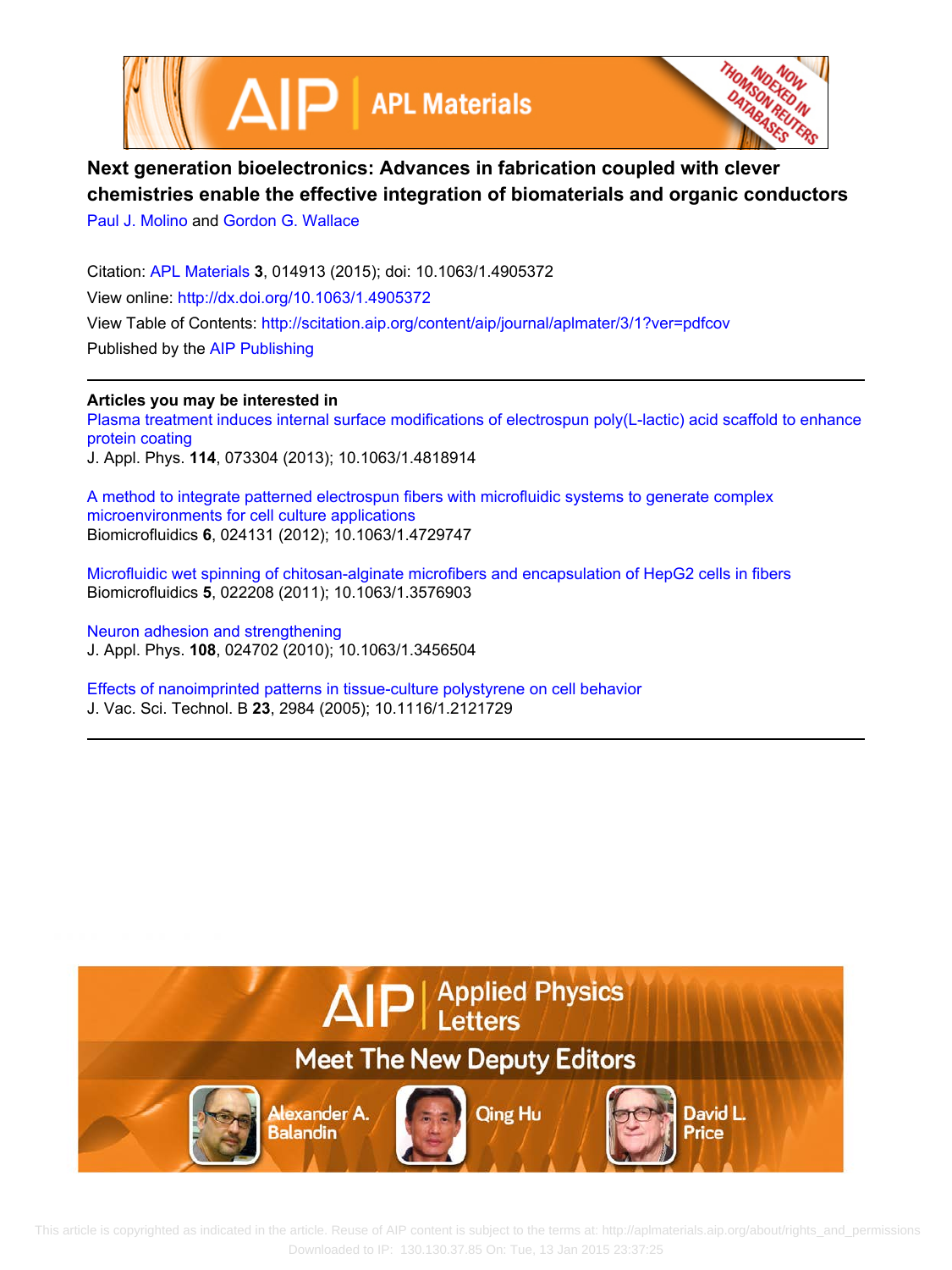

### **[Next generation bioelectronics: Advances in fabrication](http://dx.doi.org/10.1063/1.4905372) [coupled with clever chemistries enable the effective](http://dx.doi.org/10.1063/1.4905372) [integration of biomaterials and organic conductors](http://dx.doi.org/10.1063/1.4905372)**

P[a](#page-3-0)ul J. Molino and Gordon G. Wallace<sup>a</sup>

*ARC Centre of Excellence for Electromaterials Science, Intelligent Polymer Research Institute, University of Wollongong, Wollongong, NSW 2522, Australia*

(Received 20 October 2014; accepted 17 December 2014; published online 9 January 2015)

Organic bioelectronics is making an enormous impact in the field of tissue engineering, providing not just biocompatible, but biofunctional conducting material platforms. For their true potential to be reached, it is critical to integrate organic conductors with other biopolymers in a targeted manner, allowing the development of devices and scaffold architectures capable of delivering a number of physical, chemical, and electrical stimuli. Herein, we provide an overview of the methods currently being employed to tailor organic conductors for bioapplications, with a focus on the development of fabrication techniques vital to the development of the next generation of intelligent bionic devices. <sup>C</sup> *2015 Author(s). All article content, except where otherwise noted, is licensed under a Creative Commons Attribution 3.0 Unported License.* [\[http:](http://dx.doi.org/10.1063/1.4905372)//[dx.doi.org](http://dx.doi.org/10.1063/1.4905372)/[10.1063](http://dx.doi.org/10.1063/1.4905372)/[1.4905372\]](http://dx.doi.org/10.1063/1.4905372)

Implantable biomaterials have enabled the development of a range of prosthetic devices that have delivered clinical solutions to a wide variety of conditions. Metallic implants based on Ti provide artificial knee joints and artificial hips. Metallic materials are also used to create stents in all shapes and sizes to support reopened arteries. Biodegradable polymeric stents have more recently appeared (and disappeared!), $\frac{1}{2}$  $\frac{1}{2}$  $\frac{1}{2}$  and polymer conduits have been implanted to facilitate nerve (re)connections.<sup>[3,](#page-12-2)[4](#page-12-3)</sup> The biomaterials used in these applications are chosen for biocompatibility and having appropriate mechanical properties to provide structural support.

In more recent studies, the biofunctional properties of polymer scaffolds have been developed and utilised in the field of tissue engineering. The inherent complexity of the material-biological interface has encouraged the development of advanced polymeric biomaterials whose physicochemical and mechanical properties can be tailored for different bioapplications. For example, 3D printed chitosan (CT) scaffolds have been shown to support the *in-vitro* development of cartilage from infrapatellar fat-derived adipose stem cells, presenting a potentially viable cell-scaffold construct that can be used to produce chondral grafts for *in vivo* implantation.[5](#page-12-4) Poly(lactic-co-glycolic acid) (PLGA) based polymeric scaffolds loaded with the bone morphogenetic protein 2 (BMP-2) have been used to promote osteogenesis, significantly increasing new bone volume when implanted into bone defects in *in-vivo* mouse models;<sup>[6,](#page-12-5)[7](#page-12-6)</sup> and photo-curable and biodegradable polylactic acid (PLA) based polymers have been fabricated into intricately microstructured 3D scaffolds that have demonstrated good biocompatibility with a range of neuronal cells.<sup>[8](#page-12-7)</sup>

The next level of sophistication for medical implants involves electrical communication with the human body using appropriate electrical conductors as electrodes. The cardiac pacemaker, bionic ear, and the vagus nerve stimulator (to control epilepsy or Parkinson's) are examples of such devices. To date, the electrode materials of choice have been metals such as platinum or titanium nitride.<sup>[9–](#page-12-8)[11](#page-12-9)</sup> These are materials that are relatively inert and that provide the capacity for high density charge injection.<sup>[10,](#page-12-10)[12](#page-12-11)[,13](#page-12-12)</sup> In more recent times, the use of organic conductors such as



<span id="page-3-0"></span>aAuthor to whom correspondence should be addressed. Electronic mail: [gwallace@uow.edu.au.](mailto:gwallace@uow.edu.au) Tel.: (+61) 242213127. Fax: (+61) 4221 3114.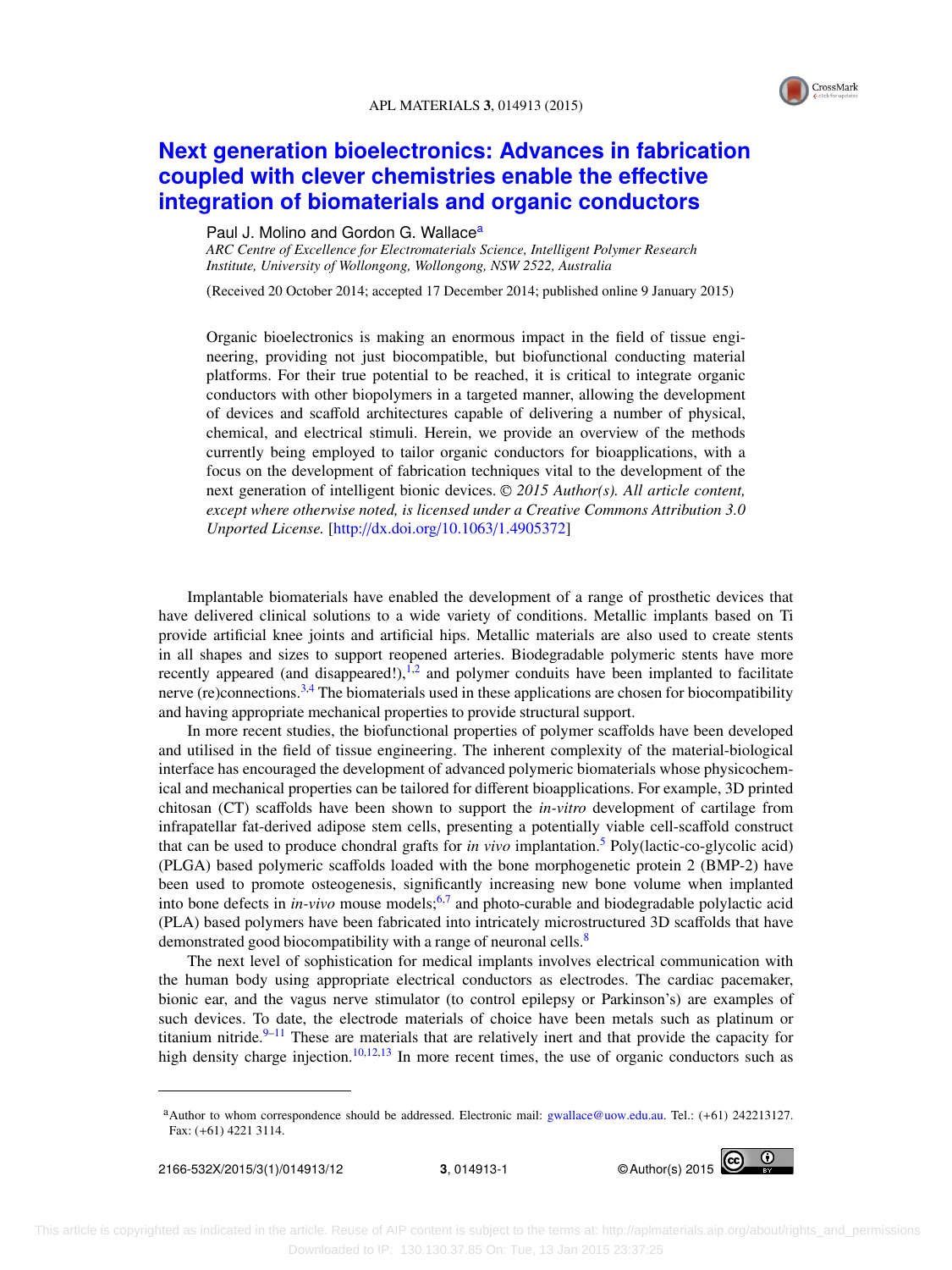inherently conducting polymers (ICPs), carbon nanotubes (CNTs), and most recently graphene has been investigated for use as electrodes for bionic devices (for review, see Ref. [14\)](#page-12-13). Of these, ICPs are particularly exciting as polymers are the one class of material capable of providing structural, bioactive, and electronic communication. As our understanding of materials science progresses and our ability to fabricate expands into new dimensions, we are poised to see the seamless integration of polymer structures that will enable biocommunications at new levels. This research update will focus on the rise of ICPs in the area of biomedicine and biofabrication. It will highlight our growing ability to integrate molecular level functionality into ICP biomaterials, to modulate biomolecular and cellular interactions at the ICP interface, and how these materials, in concert with an array of material processing and fabrication techniques, are allowing researchers to design scaffolds that address a host of challenges in the realm of tissue engineering and scaffold design.

Broadly, implantable polymers can be broken into several categories based on their functionality. They may be designed to play a purely structural role, present both biofunctional and structural properties, or provide the capacity to transfer charge and open opportunities for electrical communication with biological systems.

Polydimethylsiloxane (PDMS) and polyurethane are the two most commonly implanted materials for use in providing simple structural integrity. These materials have proven attractive due to their biocompatibility, thermal and chemical stability, excellent mechanical properties, and ease of manipulation.<sup>[15](#page-12-14)[,16](#page-12-15)</sup> PDMS has been widely employed as a casing and structural support material for implanted devices such as pacemakers and cochlear implants, and the excellent elastomeric properties of both PDMS and polyurethanes have seen them used to insulate electronic cabling and other implanted electronics.<sup>[17–](#page-12-16)[19](#page-12-17)</sup> Their high permeability to gases and small biomolecules may provide them an additional role as a drug delivery system, where therapeutic drugs loaded into the bulk material may be passively released via a simple diffusion mechanism post implantation.<sup>[20](#page-12-18)[,21](#page-12-19)</sup> Fabrication options for PDMS are generally limited to either precast moulding or injection molding around preformed components, while polyurethanes are also amenable to electro-spinning and wet-spinning techniques,  $22,23$  $22,23$  leading to their ongoing investigation for various bioapplications.

Biopolymers are versatile materials that provide the next level of sophistication, providing both structural support and biofunctionality to scaffolds for tissue engineering. Choice of biopolymer/s, and the crosslinking method and conditions can be tailored to present appropriate physicochemical and mechanical properties to the *in-vitro* and *in-vivo* environment. For example, extracellular matrix (ECM) components such as hyaluronic acid (HA) and Collagen (CG) have been used to generate microstructured hydrogel scaffolds to promote biointerfacing with cells and tissues. $24,25$  $24,25$ Chitosan and alginate (ALG), compounds derived from the exoskeletons of arthropods and brown algae, respectively, are highly processable biopolymers that can be used to produce hydrogels of low modulus and good structural integrity and biocompatibility.<sup>[26–](#page-12-24)[30](#page-12-25)</sup> They have been investigated as scaffold materials for cartilage,<sup>[5](#page-12-4)</sup> muscle, $31$  nerve,  $32$  and bone regeneration. $33,34$  $33,34$  Biocompatibility and biofunctionality within such structures can be further enhanced by functionalising the polymer surface with extracellular matrix components and their derivatives (e.g., CG, laminin, and arginylglycylaspartic acid (RGB) peptide sequences).  $35-37$  $35-37$  These polymeric matrices have also been used as a reservoir for growth factors or therapeutic biocompounds whose release may be tailored by tun-ing the polymer porosity and/or degradation or erosion rates.<sup>[38](#page-13-6)[–40](#page-13-7)</sup> Their high processability means biopolymers are amenable to a range of fabrication techniques including reactive inkjet printing, extrusion printing, moulding, wet spinning, and electro-spinning,  $41-43$  $41-43$  providing the capacity to design and fabricate intricate scaffold architectures suitable for diverse therapeutic requirements.

Finally, the capacity to deliver electrical stimuli to excitable cells and tissues via conducting materials has provided an exciting opportunity for interfacing directly with biological systems. Nanostructured carbons have attracted extensive interest for they can combine excellent electro-chemical properties with high strength, flexibility, and processability.<sup>44-[47](#page-13-11)</sup> They also provide an extra dimension in that chemistries are available to readily tune the bioactivity, electronic and mechanical properties, as well as to manipulate processability. $48-51$  $48-51$  CNTs have proven to be inter-esting platforms for electrical stimulation.<sup>[52](#page-13-14)[–54](#page-13-15)</sup> Justified or not, interest in the former has waned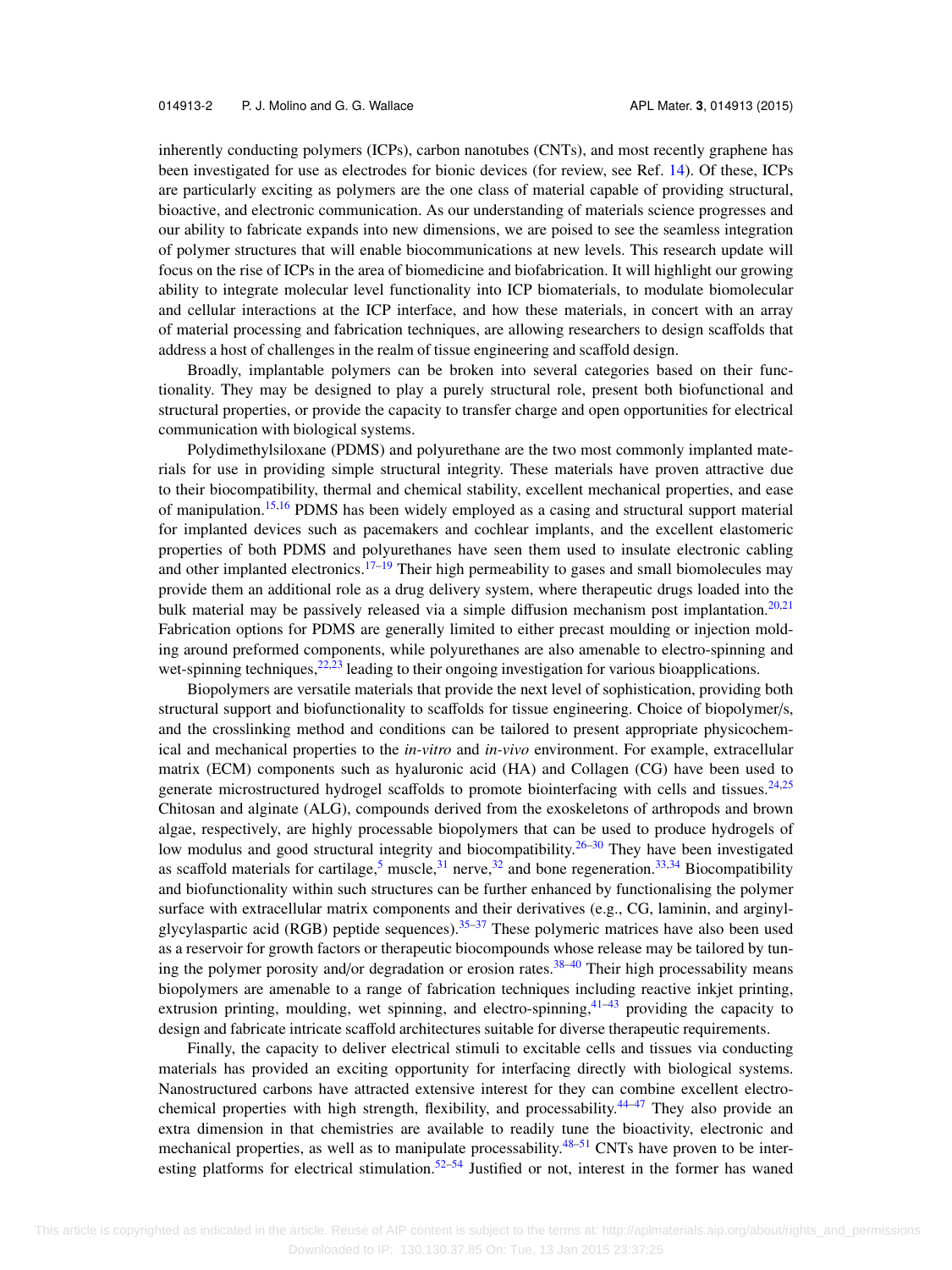dramatically since studies highlighting the cytotoxicity of free CNTs under some biological condi-tions.<sup>[55](#page-13-16)</sup> Other studies have shown that CNT electrode structures are indeed accommodated in an acceptable manner by biological systems.<sup>[56](#page-13-17)</sup>

The use of ICPs for electronic connection provides new dimensions to the development and design of advanced tissue engineering scaffolds.<sup>[14](#page-12-13)</sup> ICPs can be designed to exhibit high biocompatibility and to perform a range of biologically relevant functions including the controlled release of therapeutic drugs and growth factors<sup>[57](#page-13-18)</sup> and the delivery of mechanical and electrical stimuli to cells and tissues.[58](#page-13-19)[,59](#page-13-20) ICPs are also highly amenable to a range of material fabrication techniques that can be used to fashion two- $^{60}$  $^{60}$  $^{60}$  and three-dimensional structures, <sup>[61](#page-13-22)</sup> thus providing a dynamic and powerful biomaterial platform that may be applied to a suite of diverse bioapplications. These organic conductors will form the focus of this research update.

The seamless integration of polymeric structures to provide mechanical structural support, bioactivity, and electronic components distributed in 3D to have a maximum impact on cell behaviour is the emerging challenge facing researchers in the fields of regenerative medicine and bioelectronics. A suite of different techniques have been investigated and applied to engineer and manipulate the chemical, structural, and mechanical properties of the above biomaterials to suit specific applications. Biomaterial development is concurrently addressing material properties at a number of different dimensions, from the tuning of bulk material properties, directing microscale biological interactions by engaging material fabrication techniques, such as printing and electroand wet-spinning to present micro- and nano-scale structures, to the addressing of molecular scale interactions through modulating polymer chemistry and nanotopography. Above all, the integration of organic conductors has added another dimension into biomaterial development, tailoring them into more intelligent and advanced materials. Hereafter, we will outline the approaches taken to integrate organic conductors with biomaterials (structural and bioactive) from the macroscopic to the micro-/nano-scopic to the molecular domains.

The integration of organic conductors into 3D macroscopic structures has been driven largely by the development of electroactive ICP-hydrogel composites. ICPs have been integrated with hydrogels to combine the inherent biocompatible and biofunctional properties of both constit-uent materials.<sup>[62](#page-13-23)</sup> In particular, the coupling of ICPs and hydrogels assists greatly in resolving the disparity in the mechanical properties of ICP materials with cells and tissues, which can cause problems with biological interfacing and *in-vivo* inflammatory responses. Poly(3,4-ethylenedioxythiophene) (PEDOT) - polystyrene sulfonate (PSS) electrodes coated with alginate using a dip coating method illustrated enhanced neural recording functionality compared to non-coated PEDOT electrodes.<sup>[63](#page-13-24)</sup> Polypyrrole (PPy) has been more intimately complexed with alginate by electrochemically polymerizing the polymer vertically through an alginate gel on a microelectrode array, providing both a soft and conductive interface. $64$  The PPy-alginate gel electrode exhibited a high surface area, reducing the impedance of the electrode by an order of magnitude compared to a standard PPy film.

Semi-interpenetrating networks of polyaniline (PANI) and polyacrylamide have also been generated through electrochemical polymerization of PANI in the hydrogel pores.<sup>[65](#page-13-26)</sup> Therein, the electromechanical properties of PANI were used to drive the release of the dye safranin using electrical stimulation, thus presenting the potential use of the composite hydrogel as a drug delivery system. In another study, PANI nanoparticles formed with the steric stabilizers poly(vinyl alcohol) (PVA) or CT were used to make nanostructured PANI-PVA hydrogels by crosslinking the PVA in the dispersion via E-beam irradiation.<sup>[66](#page-13-27)</sup> The hydrogels were demonstrated to be non-cytotoxic with excellent cell viability of human dermal fibroblasts after 72 h.

An enormous advantage that organic conductors possess over conventional electrode materials is their high processability, allowing a suite of fabrication techniques to be employed to develop appropriate scaffold architectures that can effectively interface with biological systems at the nano- and micro-dimensions. Some widely studied fabrication techniques include inkjet printing, extrusion printing, electrospinning, and wetspinning. Inkjet printing has been used to construct patterned electroactive platforms with fine control over the spatial dimension of the printed struc-tures.<sup>[60](#page-13-21)</sup> Tracks of 100  $\mu$ m diameter of PPy were deposited on a substrate, with CG printed directly on the PPy structures using the high precision of the inkjet printing technique.<sup>[60](#page-13-21)</sup> The printed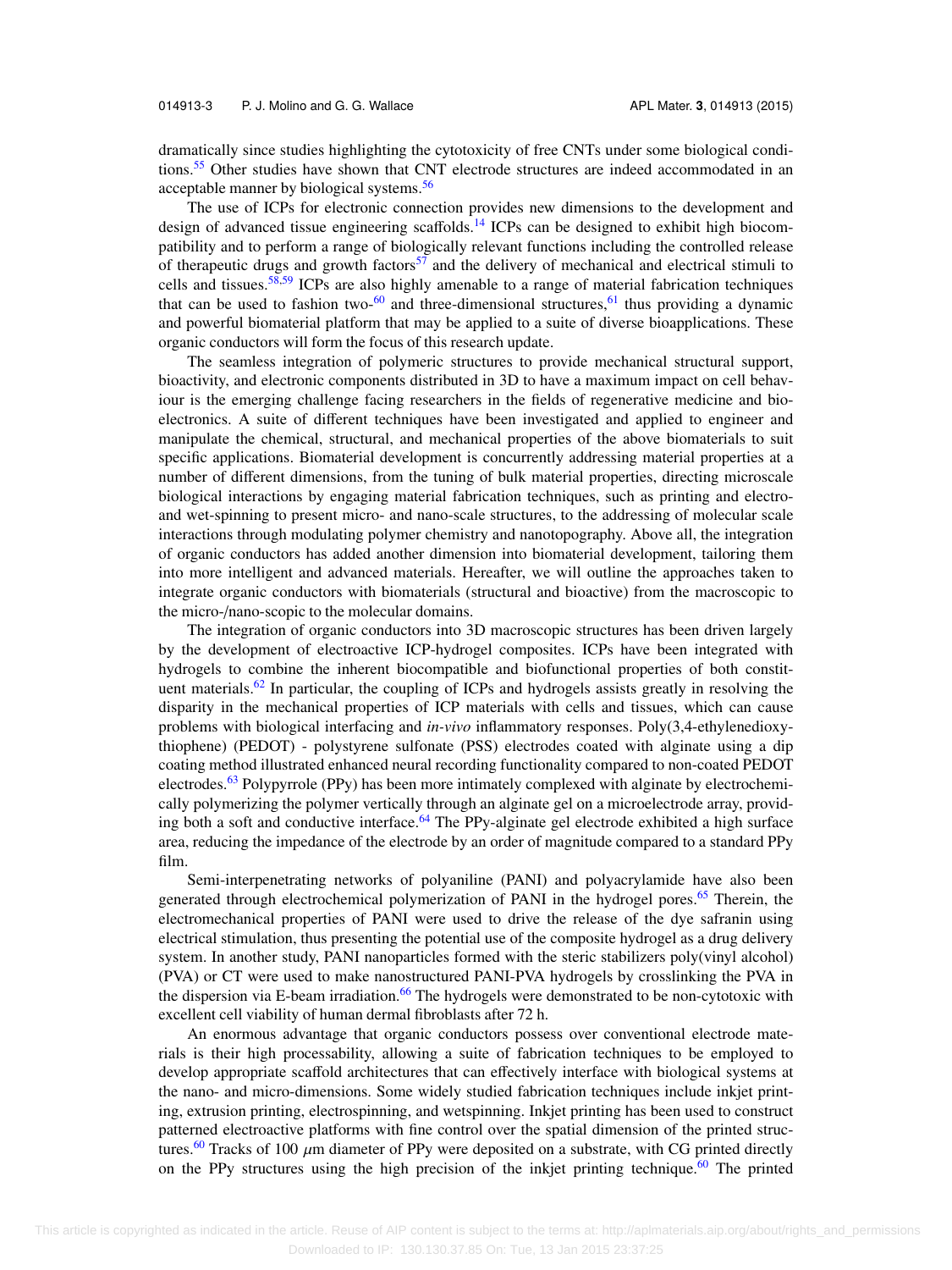tracks were shown to be electroactive and cytocompatible, with cell experiments using PC12 cells demonstrating the printed microstructures, in concert with electrical stimulation, promoted neurite outgrowth, and cell orientation. Inkjet and extrusion printing have been used to print parallel tracks of PEDOT-PSS on both glass and a biopolymer substrate.<sup>[61](#page-13-22)</sup> Extrusion printing was successfully employed to embed PEDOT-PSS tracks into a biopolymer matrix of chitosan and hyaluronic acid, with the embedded PEDOT structures demonstrating good conductivity. This technique was proposed as promising method to introduce patterned organic conductors into biopolymer gels for use in a range of bionic applications and devices.

Electrospinning has been widely employed to generate nanostructured fibrous mats of conducting polymer for biomedical applications. This technique may involve electrospinning a biocompatible and biodegradable material, which is then coated with ICP either through electrochemical,  $67$ chemical<sup>[68,](#page-13-29)[69](#page-13-30)</sup> or vapour phase<sup>[70](#page-13-31)</sup> polymerization processes, or alternatively the ICP can be directly incorporated into the spinning solution and used to make up the bulk of the fibre.<sup>[71–](#page-13-32)[73](#page-13-33)</sup> Electrospun fibrous mats incorporating ICPs have been employed as conduits for controlled drug release and for tissue engineering. The biodegradable polymers,  $poly(I<sub>L</sub>-lactic)$  (PLLA) or PLGA, were loaded with the anti-inflammatory drug dexamethasone and electrospun onto a gold neural probe, with the fibres subsequently coated with electrochemically polymerized PEDOT.<sup>[67](#page-13-28)</sup> The PEDOT casing around the fibres dramatically decreased the release of dexamethasome, with controlled release demonstrated by using electrostimulation to actuate the nanofibres, generating internal hydrodynamic pressure within the tubes and forcing the dexamethasone, and presumably, the degradation products of the PLLA out through the ends of the tubes or through cracks in the PEDOT casing.

Electrospun PANI-gelatin nanofibre mats have been shown to support the adhesion and prolif-eration of H9c2 rat cardiacmyoblast cells.<sup>[72](#page-13-34)</sup> In another study, conductive meshes fabricated by the growth of PPy on randomly aligned electrospun PLGA fibres were shown to support the growth and differentiation of PC12 neural cells<sup>[68](#page-13-29)</sup> (Figure [1\)](#page-6-0). Electrically stimulating the scaffolds with a constant potential of 10 mV resulted in 40%-50% longer neurites and 40%-90% more neurite formation compared to unstimulated cells. Electrical stimulation of cells on aligned fibres resulted

<span id="page-6-0"></span>

FIG. 1. PPy-coated PLGA meshes. (a) Photographs of uncoated PLGA meshes (white, left) and PPy–PLGA meshes (black, right). (b) SEM micrograph of single strands of PPy–PLGA fibers. (c) SEM image of section of the PPy–PLGA meshes. [(d) and (e)] SEM images of PC12 on (d) PPy-random fibres and (e) PPy-aligned fibres for 2 days. Reproduced by permission from Lee *et al.*, Biomaterials 30, 4325 (2009). Copyright 2009 by Elsevier.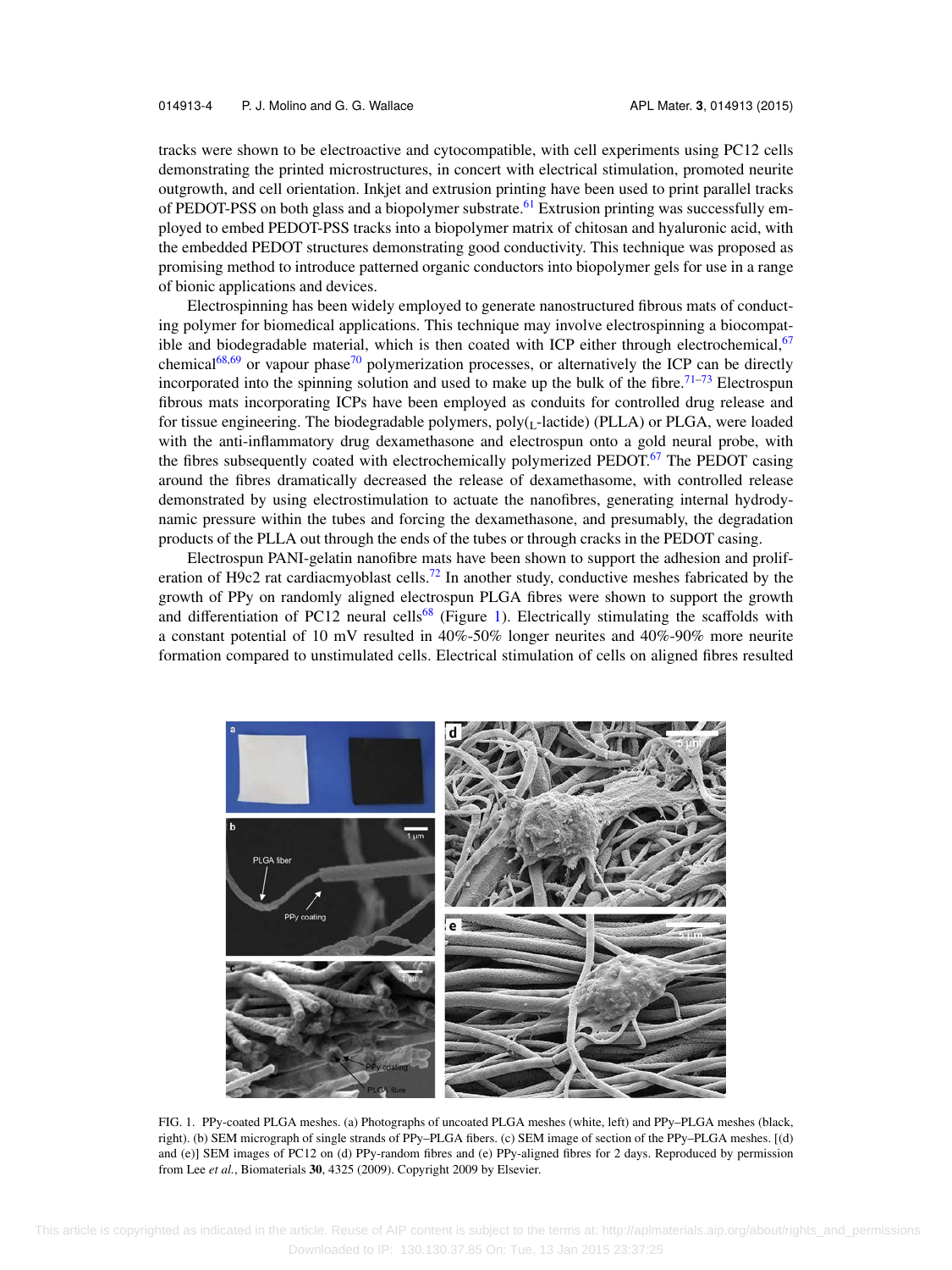in longer neurites and more neurite bearing cells, indicating a synergistic effect between the topographic and electrical cues. PPy-PLA scaffolds modified using admicellar polymerization have also been demonstrated to support the adhesion and migration of neural progenitor cells, with electrical stimulation on aligned fibres demonstrated to increase the expression of c-Fos (a neural activity marker) and longer neurite outgrowth compared to nonstimulated cells.<sup>[74](#page-13-35)</sup>

Electrospun scaffolds have also been demonstrated to promote the alignment and differentiation of muscle cells.[73](#page-13-33) An ester functionalized polythiophene-based material (poly-octanoic acid 2-thiophen-3-yl-ethyl ester) was used to generate both films and aligned electrospun fibres with the capacity for further modification of the material via hydrolysis of the ester group, making them more hydrophilic. Both films and electrospun mats supported the adhesion, proliferation, and differentiation of mouse primary skeletal myoblasts, with linear electrospun scaffolds guiding the differentiation of aligned primary myotubes, providing the potential use of these materials in *in vivo* tissue engineering applications.

Wetspinning is another approach to produce fibrous structures. Wetspinning is a process that allows the fabrication of fibres in the  $\mu$ m range by introducing a polymer solution dissolved in a given solvent into a chemical coagulation bath via a spinneret and has been employed to fabricate biocompatible PPy-Alginate fibres.<sup>[75](#page-13-36)</sup> A hybrid polymeric biomaterial platform consisting of aligned wetspun fibres of PLA-PLGA (30  $\mu$ m diameter) on a base of PPy-para toluene sulphonic acid (pTS) has been used to demonstrate the synergistic effects of employing multiple polymeric biomaterials in a single conduit architecture<sup>[53](#page-13-37)</sup> (Figure [2\)](#page-8-0). The scaffold was demonstrated to promote directional axonal growth and Schwann cell migration via topographic cues along the fibres and illustrate accelerated nerve growth and increased Schwann cell migration by applying electrical stimulation via the PPy polymer. Subsequent work illustrated this composite platform to promote the directional growth and differentiation of primary mouse myoblast cells.<sup>[76](#page-13-38)</sup>

While the aforementioned fabrication techniques have been employed to address the macroand micro-scale interactions, modulating the physicochemical properties of ICPs at the nanodomain are critical to imparting control over molecular level interactions that are essential to guiding higher order biological interactions with the ICP materials. While traditional ICP compositions have been demonstrated to provide a level of inherent biocompatibility, the integration of biomolecules and bioactive compounds into ICPs is seen as critical to enhancing both the biocompatibility and biofunctionality of ICP biomaterials. Several strategies are available to introduce biomolecules into ICP materials.<sup>[77](#page-13-39)</sup> Biomolecules can be intimately complexed with the conjugated ICP backbone through the process of *doping*. [14](#page-12-13) The general requirement for the dopant to be negatively charged restricts the variety of biological compounds suitable for this mode of incorporation; however, a greater suite of chemistries may be bound within the polymer matrix by simple entrapment via the polymerization of the polymer in a mixed monomer/dopant/biomolecule solution.

Incorporating ECM components into ICP biomaterials has been viewed as one approach to enhance the biomaterial interfacing with the *in-vitro* and *in-vivo* biological environment, providing a level of molecular recognition between the ICP surface with other ECM and relevant cell membrane components. ECM proteins critical to several cell behaviors, including adhesion, migration, and differentiation, have been directly incorporated into ICPs as the dopant anion. Fibronectin (FN) fragments incorporated into PPy have produced fuzzy and rough polymer surface morphol-ogies that provided a high density of bioactive sites for neural cell binding<sup>[78](#page-13-40)</sup> (Figure [3\)](#page-9-0). Therein, glial cells were shown to attach better to the biofunctionalized PPy than to control surfaces. PPy doped with laminin fragments has also demonstrated enhanced neuronal cell attachment and neurite outgrowth,[79](#page-13-41) as well as neuronal binding *in-vivo*. [80](#page-13-42) For example, PPy doped with the laminin fragments CDPGYIGSR (PPy/p31) and DRNIAEIIKDI (PPy/p20) was tested for their ability to influence the attachment and differentiation of human embryonic stem cells (hESC) and rat neuronal stem cells (rNSC). PPy/p20 demonstrated enhanced neural differentiation and neural outgrowth for rNSCs, while PPy/p20 promoted hESC adhesion and spreading, as well as neural differentiation. PPy doped with p31 has also been shown to exhibit biofunctionality *in-vivo*, promoting neuron attachment when implanted in guinea pigs. $\frac{80}{2}$  $\frac{80}{2}$  $\frac{80}{2}$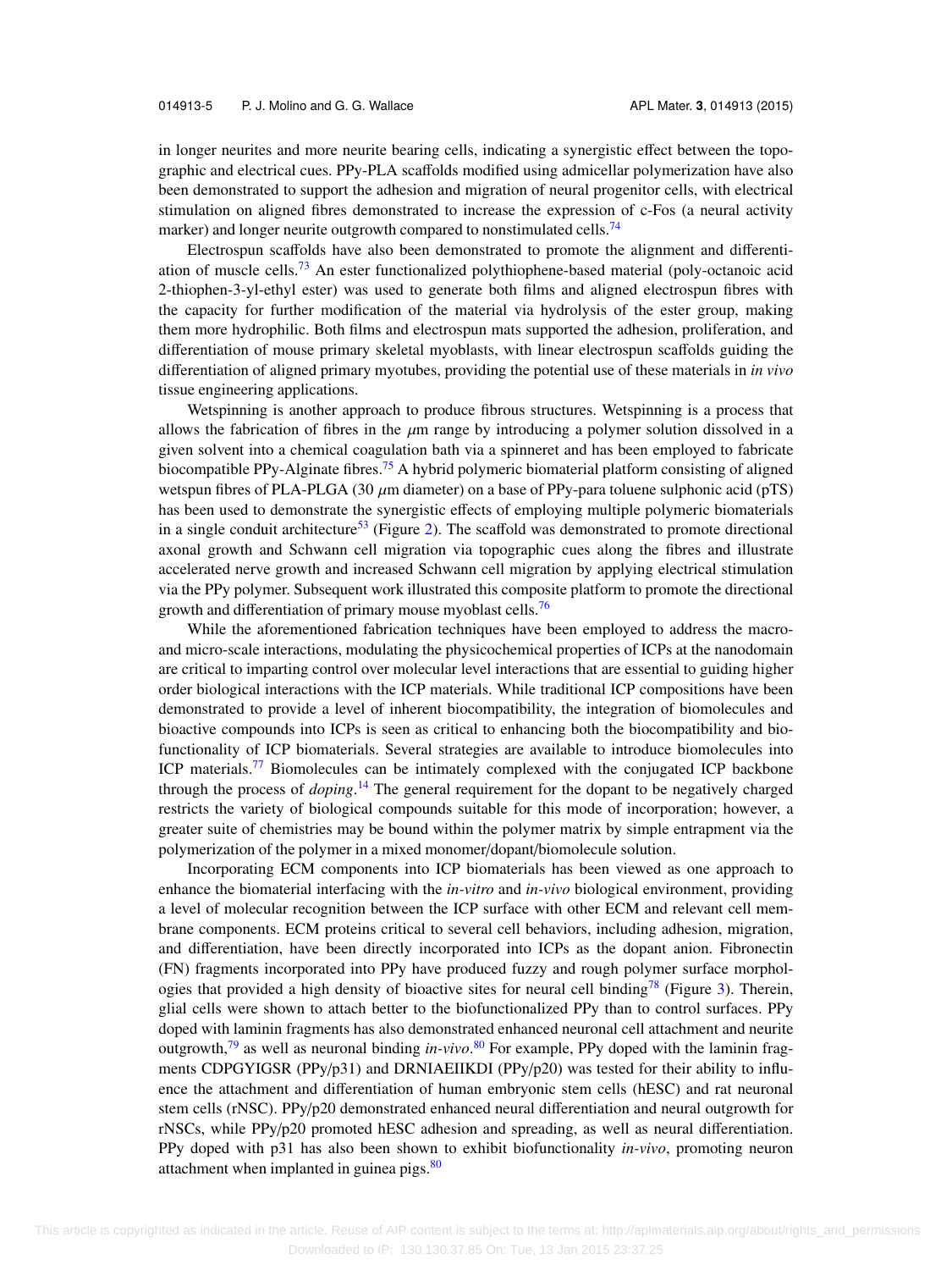<span id="page-8-0"></span>014913-6 P. J. Molino and G. G. Wallace APL Mater. **3**, 014913 (2015)



FIG. 2. SEM images [(a)–(c)] reveal a relatively smooth PPy surface, in which PLA:PLGA fibers are embedded. Tissue culture chambers were attached to the scaffold surface to facilitate dorsal root ganglion growth and stimulation (d). Axon growth (arrows) and Schwann cell (arrow heads) migration is observed on both the biodegradable fibers [(e) and (f)] and the PPy/pTS surface (g). Fluorescent microscopy images [(e)–(g)] demonstrate that axonal growth and Schwann cell migration follow the path of the embedded polymer fibers on both stimulated and unstimulated scaffolds. Scale bars  $\frac{1}{4}$  100 mm (a), 20 mm (b), 5 mm (c), and 50 mm [(e)–(g)]. Reproduced by permission from Quigley *et al.*, Adv. Mater. 21, 4393 (2009). Copyright 2009 by John Wiley and Sons.

ECM components other than cell adhesion proteins have also illustrated to impart enhanced biocompatibility to ICPs.<sup>[81](#page-13-43)-83</sup> PEDOT doped with heparin and HA was shown to possess electrochemical properties required for neural electrodes, with the latter comparing well with PEDOT-PSS.[84](#page-13-45) PPy doped with HA illustrated good biocompatibility *in-vitro* using PC12 cells, with *in-vivo* experiments in rats finding PPy/HA to demonstrate enhanced angiogenesis compared to PPy/PSS films, with more blood vessels associated with the PPy/HA films after 2 week implantation.<sup>[81](#page-13-43)</sup> The ECM components, HA and chondroitin sulphate (CS), were compared to the synthetic dopants, dodecyl benzene sulphonic acid (DBS), pTS, and 2-methoxy-5 aniline sulphonic acid (PMAS), for PPy films, with their ability to promote the adhesion and proliferation of C2C12 and primary myoblasts evaluated.[83](#page-13-44) Dextran sulphate (DS), a known anticoagulant drug, was also investigated due to its attractive high level of sulphonation and polyanionic polyssacharide structure. In the absence of specific cell adhesion molecules (i.e., laminin), PPy doped with DS, CS, and DBS illustrated enhanced cell proliferation and differentiation compared to the other films.

The nature of protein—polymer interactions are critical to understanding the ultimate biointerfacing between the ICP biomaterial and cells and tissues, and a number of studies have investigated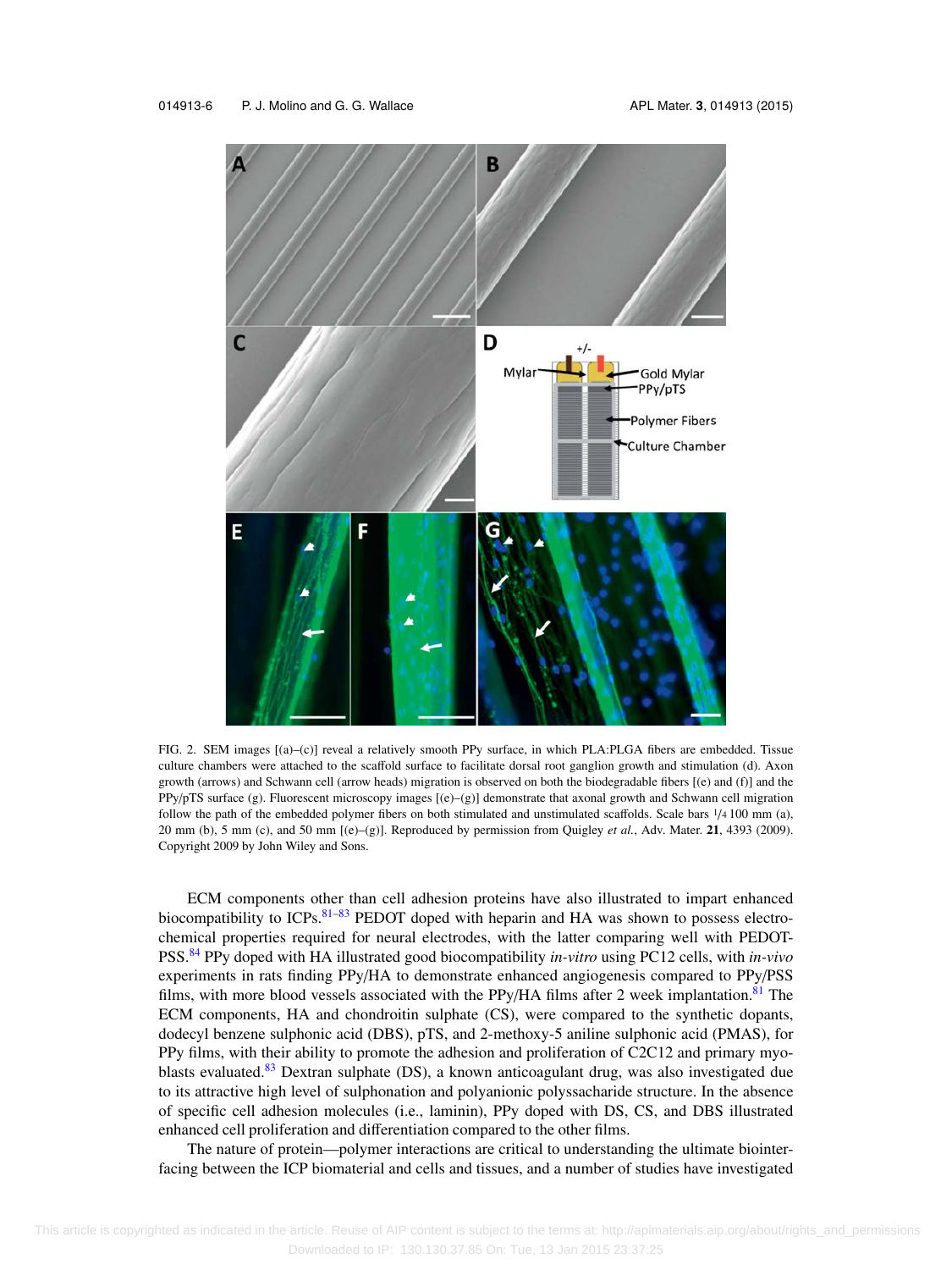<span id="page-9-0"></span>

FIG. 3. SEM images of PPy doped with silk like polymer with fibronectin fragments (SLPF) coated electrode sites. From (a) to (d), the deposition time increased corresponding to a total charge passed of (a)  $0 \mu C$ , (b)  $1 \mu C$ , (c)  $4 \mu C$ , and (d) 10  $\mu$ C. The area of the uncoated electrode site is 1250  $\mu$ m<sup>2</sup>. Reproduced by permission from Cui *et al.*, J. Biomed. Mater. Res.<br>56(2) 261 (2001) Convright 2001 by Elegyier. 56(2), 261 (2001). Copyright 2001 by Elsevier.

the influence of the composition of the ICP film and redox state on ICP interaction with proteins and cells. The binding of the extracellular matrix protein FN was studied on a PEDOT-tosylate film as a function of electrical stimulation, with FN binding shown to be greatest on the reduced, as opposed to the oxidized polymer film, with cell migration of bovine aortic endothelial cells also shown to be greatest on the oxidized polymer film. $85,86$  $85,86$  The concentration of the dopant species, as well as polymer surface nanoroughness and redox state, has been demonstrated to influence both the mass and conformation of bovine serum albumin (BSA) and FN adsorption to PPy doped with  $DS^{87}$  $DS^{87}$  $DS^{87}$  Altering the loading of the biodopant DS in the PPy films modulated a range of polymer physicochemical properties, including polymer nanoroughness and wettability, altering both the mass and conformation of the adsorbed proteins. Oxidation of the polymer resulted in an increase in the total mass, and viscoelasticity, of the adsorbed FN layer. An increase in viscoelasticity was proposed to signify an increase in the bioactivity of the surface bound protein layer. In a recent study, the physical and electrochemical properties of PEDOT doped with the biological dopants DS, CS, and ALG were investigated, as well as protein and cell interactions with the polymer films.<sup>[88](#page-13-49)</sup> While FN binding was greatest on PEDOT-DS, CG binding was greatest on PEDOT-DS and PEDOT-ALG. PC12 adhesion and cell morphology varied both as a function of the dopant and the presence/absence of a protein conditioning layer, with cells adhered to PEDOT-DS either with no preadsorbed protein layer or with a CG layer, demonstrating significantly greater cell spreading compared to all other treatments (Figure [4\)](#page-10-0). The ability of cells to effectively adhere to the PEDOT-DS film was determined to result from the direct interaction between proteins resident on the cell membrane (i.e., glycocalyx) and the polymer surface.

A particularly exciting field of research is the application of ICPs to communicate with biological systems at the cellular level. The ability for ICPs to transport ionic molecules and electronic charge, coupled with their high biocompatibility and biofunctionality, is allowing them the opportunity to interface and communicate with excitable cells. The simplest method of detecting biological signals from cells is to exploit the redox properties of ICPs as simple electrochemical sensors. PEDOT-PSS microelectrode sensors capable of electrochemically detecting individual transmitter release from single cells have been developed, with the release of catecholamine during exocytosis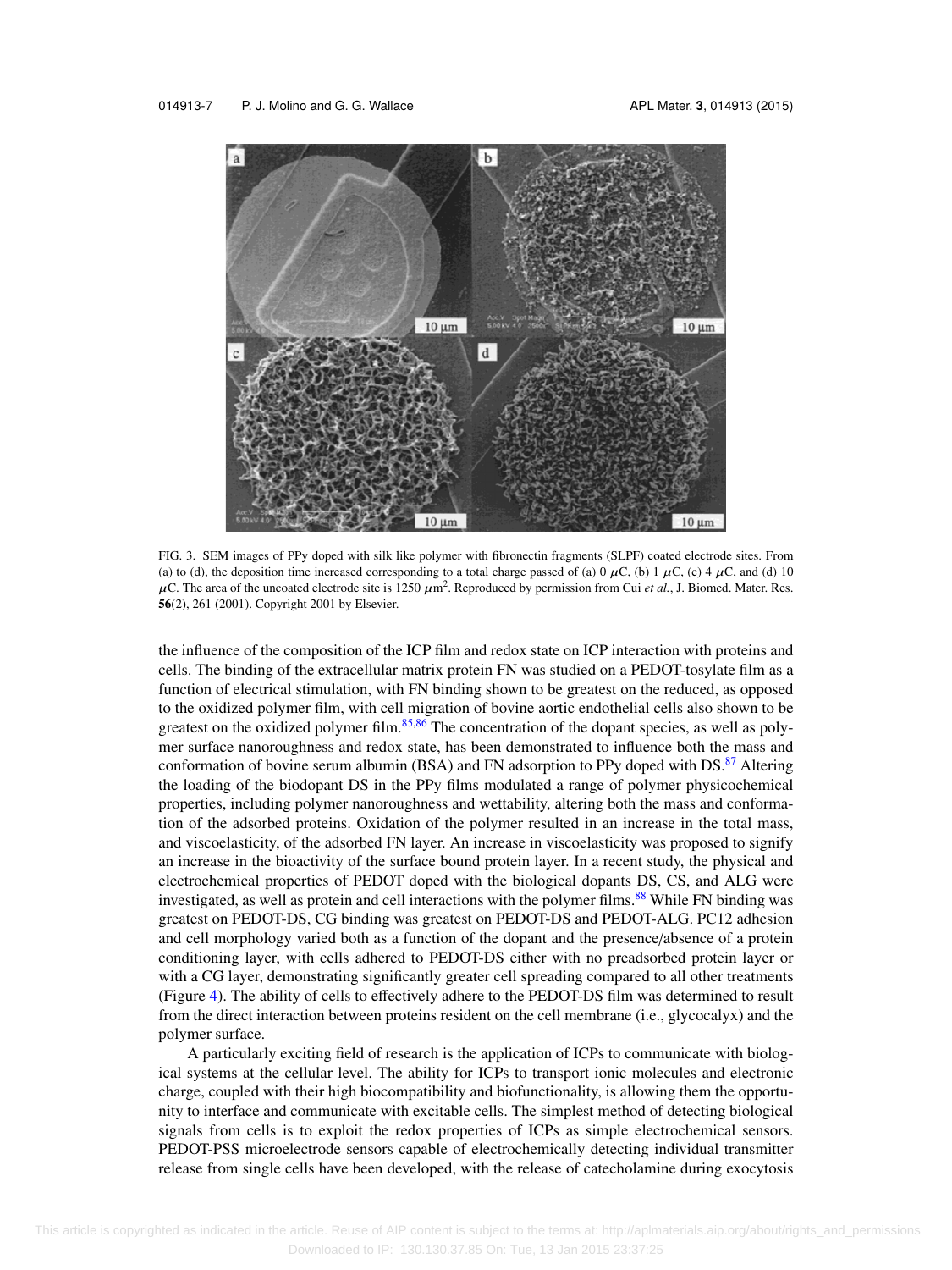<span id="page-10-0"></span>

FIG. 4. (a)–(i) Representative fluorescence microscopy images of PC12 cells adhered to PEDOT-DS, CS, and ALG with or without a preadsorbed protein conditioning film. Image dimensions  $220 \times 180 \ \mu$ m. (j) Quantification of cell surface area for cells adhered to the biodoped PEDOT polymers with either FN (green), CG (orange), or no protein (blue) surface conditioning layer. Reproduced with permission from Molino *et al.*, Adv. Mater. Interfaces 1(3), 12 (2014). Copyright 2009 by John Wiley and Sons.

recorded with a high signal-to-noise ratio.<sup>[89](#page-14-0)</sup> Organic Electrochemical Transistors (OECTs) have, in recent years, been developed as biosensors capable of high efficacy recording of physiological events at higher sensitivities than traditional sensors. The ability of OECTs to amplify recordable signals allows them to record at a higher sensitivity and lower detection limit than conventional potentiomeric or conductomeric sensors.<sup>[90](#page-14-1)</sup> OECTs have been used to measure the physical interaction with cells and the ICP surface, with PEDOT-PSS based OECTs used to measure changes in the surface charge and morphology of adherent cells,  $91$  however their most powerful and promising application lies in their ability to amplify and record electrical activity from cells and tissues. In concert with the ability to develop flexible electronic devices using ICPs, this has seen their development as highly conformable OECTs for *in-vivo* recordings.<sup>[92](#page-14-3)[,93](#page-14-4)</sup> Recently, a PEDOT-PSS based OECT embedded on a thin and flexile organic film was designed to allow the recording of electrophysiological signals on the surface of the brain<sup>[93](#page-14-4)</sup> (Figure [5\)](#page-11-0). The device was used to successfully record epileptiform discharges and was capable of measuring low amplitude brain with a high comparatively high signal to noise ratio.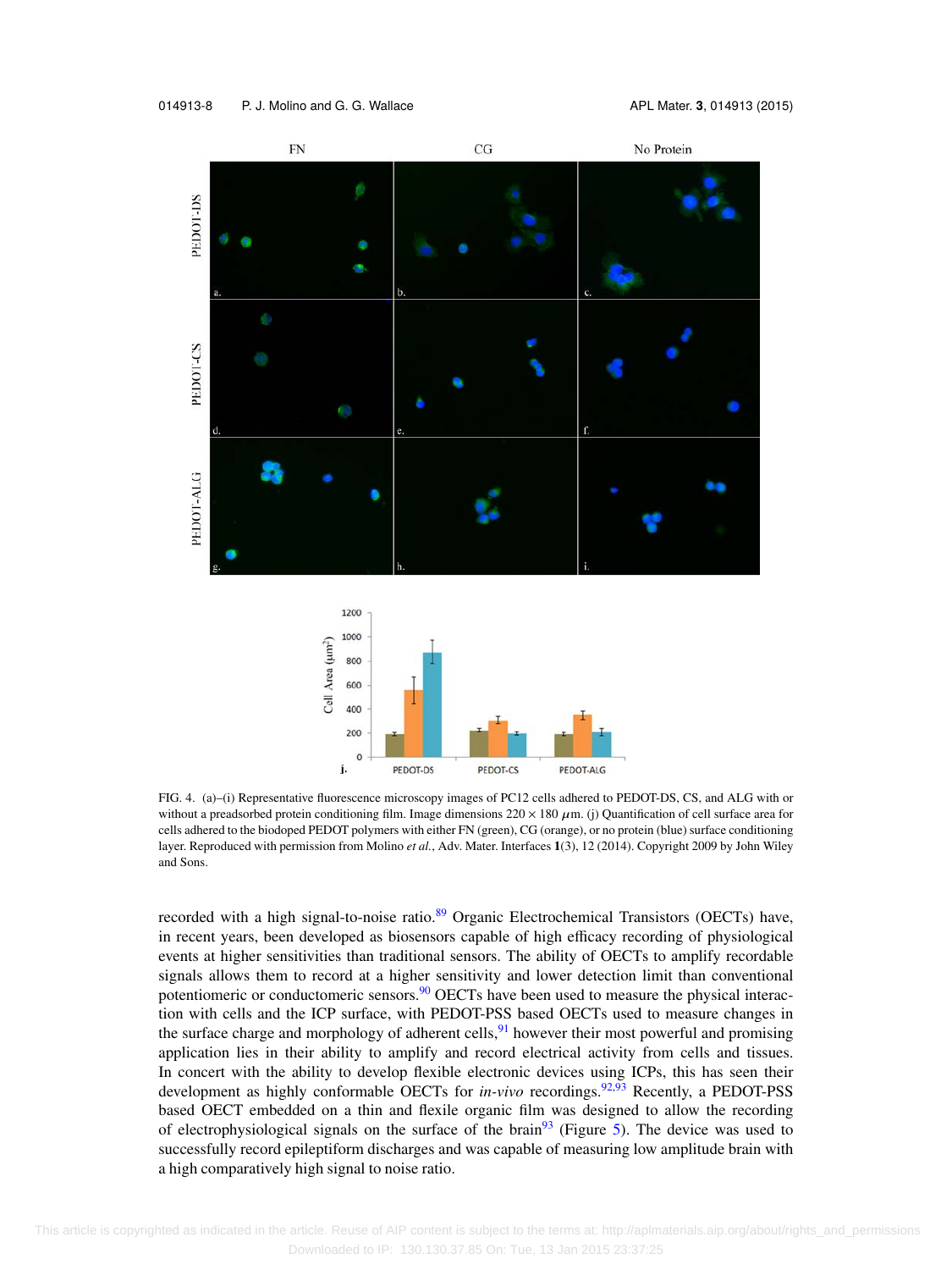<span id="page-11-0"></span>

FIG. 5. Structure of the electrocorticography (ECoG) probe. (a) Optical micrograph of the probe conforming onto a curvilinear surface. Scale bar, 1 mm. The inset shows an image of the whole probe, in which the transistor/electrode arrays are on the right-hand side, whereas the external connections, onto which a zero insertion force (ZIF) connector is attached, are on the left-hand side. (b) Optical micrograph of the channel of a transistor and a surface electrode, in which the Au films that act as source (S), drain (D), and electrode pad (E) are identified. Scale bar, 10 mm. [(c) and (d)] Layouts of the surface electrode and of the transistor channel, respectively (not to scale). (e) Optical micrograph of the ECoG probe placed over the somatosensory cortex, with the craniotomy surrounded by dashed lines. Scale bar, 1 mm. Reproduced by permission from Khodagholy *et al.*, Nat. Commun. 4, 1575 (2013). Copyright 2009 by Elsevier.

In addition to recording biochemical and electrical events from cells and tissues, ICPs have been used to controllably deliver specific transmitter molecules to cells in order to regulate or activate targeted cellular processes and responses. The electrochemical characteristics of ICPs have been exploited for the development of ion pumps, allowing precise electronic control over the delivery of transmitter molecules to excitable cells. A potassium ion pump device using PEDOT-PSS was successfully applied to regulate intracellular  $Ca^{2+}$  signalling in neuronal cells, with the miniaturi-zation of the device allowing for the stimulation of single cells to be achieved.<sup>[94](#page-14-5)</sup> In another study, the *in-vivo* delivery of neurotransmitters from a PEDOT-PSS based ion pump was demonstrated to directly modulate mammalian sensory function.<sup>[95](#page-14-6)</sup> The neurotransmitter glutamate was delivered into the cochlear of a guinea pig using an implanted PEDOT-PSS ion pump device. The efficacy of the device to trigger a sensory response was confirmed by monitoring the auditory brainstem response, which confirmed the delivery and activity of the neurotransmitter at active levels.

In conclusion, the rise of organic bioelectronics in the fields of tissue engineering and biological interfacing is providing unprecedented opportunities for the development of new technologies for therapeutic medicine. Coupling organic conductors with an array of ever expanding material fabrication techniques is allowing bioelectronics to be applied in new ways that can be tailored for specific applications. Further improvement in material chemistry is critical to tailoring their performance for individual bioapplications. ICP chemistries continue to evolve, with an emphasis on the incorporation of various biopolymers in order to improve biofunctionality. This must continue, in concert, with efforts to understand fundamental molecular and cellular level interactions with ICPs as a function of polymer chemistry, nanostructure, and redox state that are vital to addressing the biointerfacing of the materials in *in-vivo* settings.

The integration of organic conductors and hydrogels is critical to providing a new suite of materials with mechanical and structural properties suited to various *in-vivo* bioapplications. This work has already begun including the development of ICP based biodegradable hydrogels.<sup>[96](#page-14-7)</sup> The next generation of materials under development promises more intimately complexed ICP—hydrogel chemistries that will offer materials with improved conductivity while retaining favorable material mechanical properties.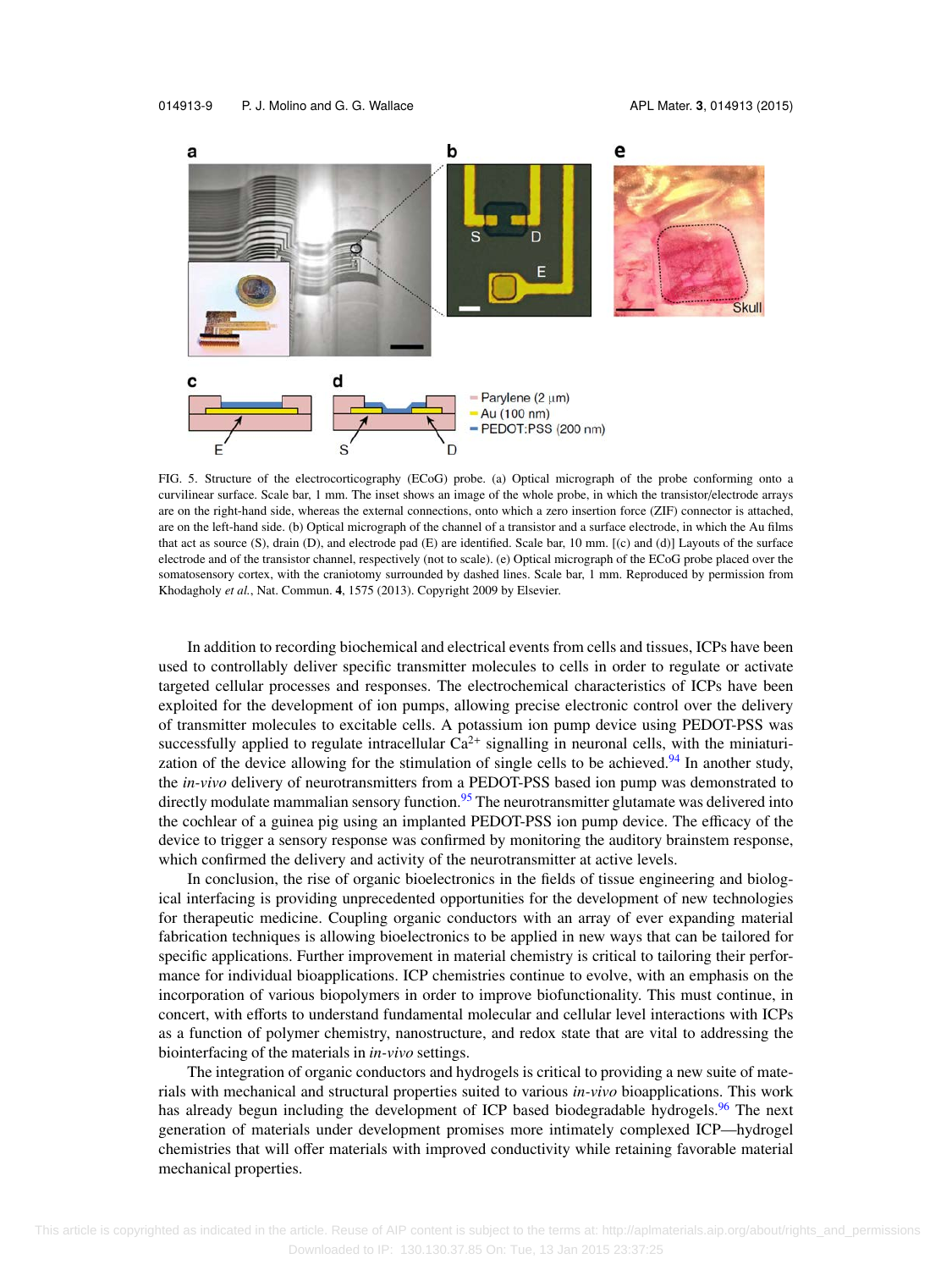Recently, graphene has emerged as an alternative to CNTs for bioapplications,  $97,98$  $97,98$  providing the ability to tune mechanical and electrical properties in biopolymer composites. The addition of graphene into hydrogels has proved a highly successful approach through which to improve the mechanical properties of the bulk gel material and making them more suitable for biological applications.<sup>[99,](#page-14-10)[100](#page-14-11)</sup> Graphene alone or as an integrated component of a biocomposite has been used to communicate with living cells.<sup>[101](#page-14-12)</sup> The application of graphene, in particular the ability to functionalize graphene for improved processing and device fabrication, is delivering new opportunities for its use in a diverse range of biomedical applications.<sup>[100](#page-14-11)</sup>

The integration of organic conductors with more traditional biopolymers has greatly enhanced the materials inventory available to the modern bioengineer. The ability to transcend size domains from the macroscopic to the nanoscopic enables us to conceive of architectures that will enable more efficient communication with biosystems across these domains.

Our ability to create these architectures is inextricably linked to the development of protocols and machineries, which allows us to create them. 3D printing is impacting greatly on this pursuit.<sup>[102](#page-14-13)</sup> It is enabling us to step out of the equivalent of the "world is flat" era, into a brave new world, much more relevant to living systems. It is likely that not one, but several fabrication techniques will likely be required to construct devices and tissue engineering scaffolds that will allow the precise placement of various organic conductors and other biopolymers in an organized manner, providing a 3D environment where physical, chemical, and electrical stimuli are presented and delivered in an appropriate manner.

The authors gratefully acknowledge support from the Australian Research Council.

- <span id="page-12-0"></span><sup>1</sup> R. S. Stacks, R. M. Califf, H. R. Phillips, D. B. Pryor, P. J. Quigley, R. P. Bauman, J. E. Tcheng, and J. C. Greenfield, Am. J. Cardiol. 61(10), 3F (1988).
- <span id="page-12-1"></span><sup>2</sup> H. Tamai, K. Ihaki, E. Kyo, K. Kosuga, A. Kawashima, S. Matsui, H. Komori, T. Tsuji, S. Motohara, and H. Uehata, [Circulation](http://dx.doi.org/10.1161/01.CIR.102.4.399) 102, 399 (2000).
- <span id="page-12-2"></span><sup>3</sup> G. R. D. Evans, K. Brandt, A. D. Niederbichler, P. Chauvin, S. Hermann, M. Bogle, L. Otta, B. Wang, and C. W. Patrick, [J. Biomater. Sci.](http://dx.doi.org/10.1163/156856200744066) 11(8), 869 (2000).
- <span id="page-12-3"></span><sup>4</sup> H. S. Koh, T. Yong, W. E. Teo, C. K. Chan, M. E. Puhaindran, T. C. Tan, A. Lim, B. H. Lim, and S. Ramakrishna, [J. Neural](http://dx.doi.org/10.1088/1741-2560/7/4/046003) [Eng.](http://dx.doi.org/10.1088/1741-2560/7/4/046003) 7, 14 (2010).
- <span id="page-12-4"></span><sup>5</sup> K. Ye, R. Felimban, K. Traianedes, S. E. Moulton, G. G. Wallace, J. Chung, A. Quigley, P. F. M. Choong, and D. E. Myers, [PLoS One](http://dx.doi.org/10.1371/journal.pone.0099410) 9(6), e99410 (2014).
- <span id="page-12-5"></span><sup>6</sup> Y.-C. Fu, H. Nie, M.-L. Ho, C.-K. Wang, and C.-H. Wang, [Biotechnol. Bioeng.](http://dx.doi.org/10.1002/bit.21648) 99(4), 996 (2008).
- <span id="page-12-6"></span><sup>7</sup> C. V. Rahman, D. Ben-Daid, A. Dhillon, G. Kuhn, T. W. A. Gould, R. Muller, F. R. A. J. Rose, K. M. Shakesheff, and E. Livne, [J. Tissue Eng. Regener. Med.](http://dx.doi.org/10.1002/term.1497) 8(1), 59 (2014).
- <span id="page-12-7"></span><sup>8</sup> V. Melissinaki, A. A. Gill, I. Ortega, M. Vamvakaki, A. Ranella, J. W. Haycock, C. Fotakis, M. Farsari, and F. Claeyssens, [Biofabrication](http://dx.doi.org/10.1088/1758-5082/3/4/045005) 3, 12 (2011).
- <span id="page-12-8"></span><sup>9</sup> G. M. Clark and R. J. Hallworth, [J. Laryngol. Otol.](http://dx.doi.org/10.1017/s0022215100082529) 90(7), 623 (1976).
- <span id="page-12-10"></span><sup>10</sup> T. L. Rose and L. S. Robblee, [IEEE Trans. Biomed. Eng.](http://dx.doi.org/10.1109/10.61038) 37, 1118 (1990).
- <span id="page-12-9"></span><sup>11</sup> A. Norlin, J. Pan, and C. Leygraf, [J. Electrochem. Soc.](http://dx.doi.org/10.1149/1.1842092) **152**(2), J7 (2005).
- <span id="page-12-11"></span><sup>12</sup> X. Beebe and T. L. Rose, [IEEE Trans. Biomed. Eng.](http://dx.doi.org/10.1109/10.2122) 35, 494 (1988).
- <span id="page-12-12"></span><sup>13</sup> J. D. Weiland, D. J. Anderson, and M. S. Humayun, [IEEE Trans. Biomed. Eng.](http://dx.doi.org/10.1109/tbme.2002.805487) 49(12), 1574 (2002).
- <span id="page-12-13"></span><sup>14</sup> G. G. Wallace, S. E. Moulton, R. M. I. Kapsa, and M. J. Higgins, *Organic Bionics* (Wiley-VCH, Wienheim, 2012), p. 238.
- <span id="page-12-14"></span><sup>15</sup> R. J. Zdrahala and I. J. Zdrahala, [J. Biomater. Appl.](http://dx.doi.org/10.1177/088532829901400104) 14(1), 67 (1999).
- <span id="page-12-15"></span><sup>16</sup> A. Mata, A. J. Fleischman, and S. Roy, [Biomed. Microdevices](http://dx.doi.org/10.1007/s10544-005-6070-2) 7(4), 281 (2005).
- <span id="page-12-16"></span> $17$  G. S. Pande, [Pacing Clin. Electrophysiol.](http://dx.doi.org/10.1111/j.1540-8159.1983.tb04406.x) 5(1), 858 (1983).
- <sup>18</sup> V. Barbaro, C. Bosi, S. Caiazza, P. Chistolino, D. Ialongo, and P. Rosa, [Biomaterials](http://dx.doi.org/10.1016/0142-9612(85)90034-1) 6, 28 (1985).
- <span id="page-12-17"></span><sup>19</sup> T. Stover and T. Lenarz, [GMS Curr. Top Otorhinolaryngol. Head Neck Surg.](http://dx.doi.org/10.3205/cto000062) 8, 22 (2009).
- <span id="page-12-18"></span><sup>20</sup> A. Simmons, A. D. Padsalgikar, L. M. Ferris, and L. A. Poole-Warren, [Biomaterials](http://dx.doi.org/10.1016/j.biomaterials.2008.04.007) **29**, 2987 (2008).
- <span id="page-12-19"></span><sup>21</sup> F. F. Ghavi, H. Mirzadeh, M. Imani, C. Jolly, and M. Farhadi, [J. Biomed. Mater. Res. Part B](http://dx.doi.org/10.1002/jbm.b.31666) 94B(2), 388 (2010).
- <span id="page-12-20"></span><sup>22</sup> S. A. Guelcher, [Tissue Eng Part B](http://dx.doi.org/10.1089/teb.2007. 0133)  $14(1)$ , 3 (2008).
- <span id="page-12-21"></span><sup>23</sup> J. Kucinska-Lipka, I. Gubanska, H. Janik, and M. Sienkiewicz, [Mater. Sci. Eng. C](http://dx.doi.org/10.1016/j.msec.2014.10.027) 46, 166 (2015).
- <span id="page-12-22"></span><sup>24</sup> C. R. Correia, L. S. Moreira-Teixeira, L. Moroni, R. L. Reis, C. A. van Blitterswijk, M. Karperien, and J. F. Mano, [Tissue](http://dx.doi.org/10.1089/ten.tec.2010.0467) [Eng., Part C](http://dx.doi.org/10.1089/ten.tec.2010.0467) 17(7), 717 (2011).
- <span id="page-12-23"></span><sup>25</sup> S. Mollers, I. Heschel, L. H. H. Olde Damink, F. Schugner, R. Deumens, B. Muller, A. Bozkurt, J. G. Nava, J. Noth, and G. A. Brook, [Tissue Eng., Part A](http://dx.doi.org/10.1089/ten.tea.2007.0107) 15(3), 461 (2009).
- <span id="page-12-24"></span><sup>26</sup> H. J. Kong, M. K. Smith, and D. J. Mooney, [Biomaterials](http://dx.doi.org/10.1016/S0142-9612(03)00295-3) 24, 4023 (2003).
- $27$  J. L. Drury, R. G. Dennis, and D. J. Mooney, [Biomaterials](http://dx.doi.org/10.1016/j.biomaterials.2003.10.002) 25, 3187 (2004).
- <sup>28</sup> Z. Li and M. Zhang, [J. Biomed. Mater. Res. A](http://dx.doi.org/10.1002/jbm.a.30449) 75A(2), 485 (2005).
- <sup>29</sup> R. Jin, L. S. Moreira Teixeira, P. J. Dijkstra, M. Karperien, C. A. van Blitterswijk, Z. Y. Zhong, and J. Feijen, [Biomaterials](http://dx.doi.org/10.1016/j.biomaterials.2009.01.020) 30, 2544 (2009).
- <span id="page-12-25"></span><sup>30</sup> M. P. Ribeiro, A. Espiga, D. Silva, P. Baptista, J. Henriques, C. Ferreira, J. C. Silva, J. P. Borges, E. Pires, P. Chaves, and I. J. Correia, [Wound Repair Regener.](http://dx.doi.org/10.1111/j.1524-475X.2009.00538.x) 17(6), 817 (2009).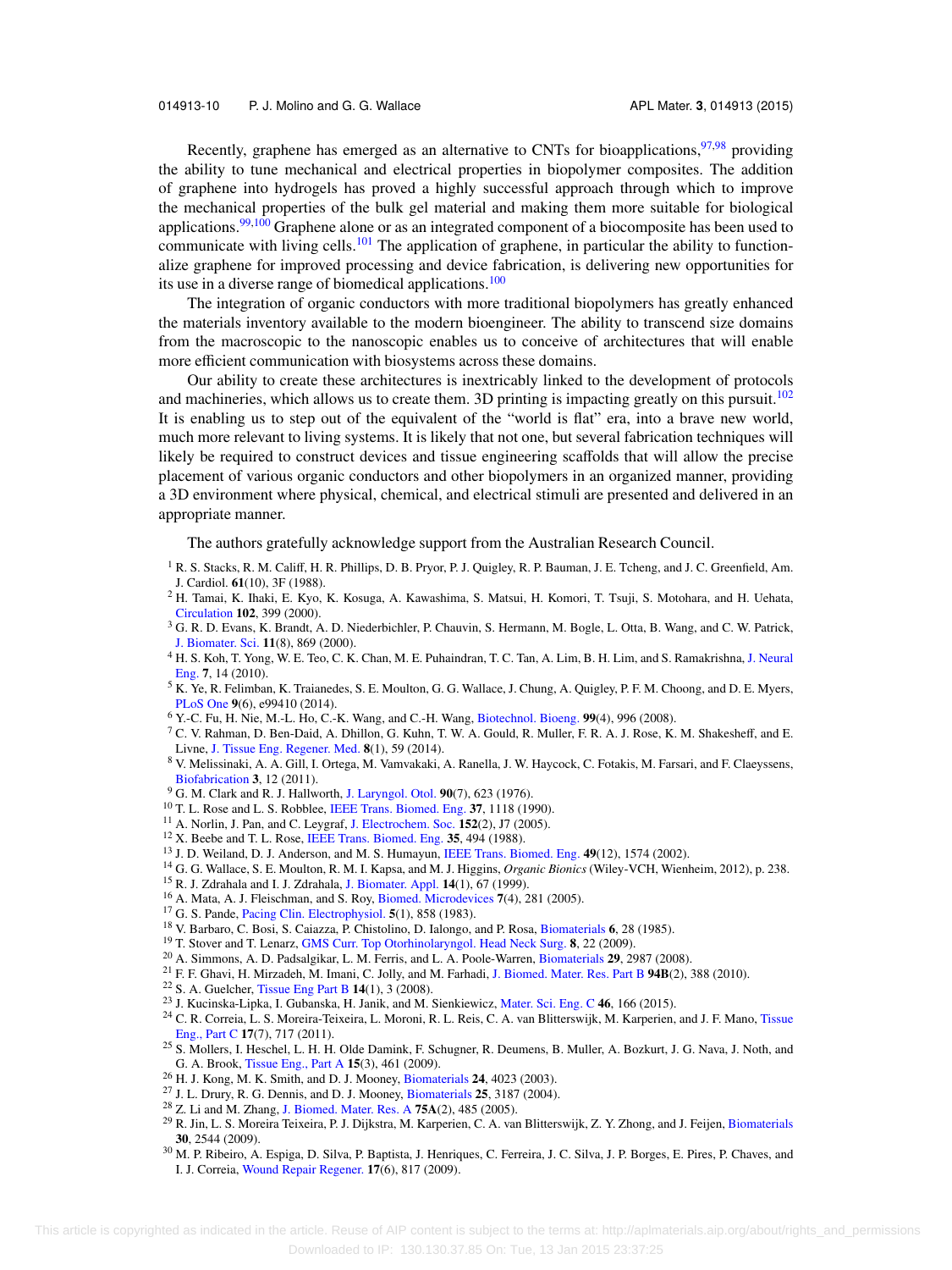- <span id="page-13-0"></span>Z. G. Chen, P. W. Wang, B. Wei, X. M. Mo, and F. Z. Cui, [Acta Biomater.](http://dx.doi.org/10.1016/j.actbio.2009.07.024) 6, 372 (2010).
- <span id="page-13-1"></span><sup>32</sup> Y. Suzuki, M. Tanihara, K. Ohnishi, K. Suzuki, K. Endo, and Y. Nishimura, [Neurosci. Lett.](http://dx.doi.org/10.1016/S0304-3940(98)00924-0) 259, 75 (1999).
- <span id="page-13-2"></span><sup>33</sup> Z. Li, H. R. Ramay, K. D. Hauch, D. Xiao, and M. Zhang, [Biomaterials](http://dx.doi.org/10.1016/j.biomaterials.2004.09.062) **26**, 3919 (2005).
- <span id="page-13-3"></span>Y. Zhang, J. R. Venugopal, A. El-Turki, S. Ramakrishna, B. Su, and C. T. Lim, [Biomaterials](http://dx.doi.org/10.1016/j.biomaterials.2008.07.038) 29, 4314 (2008).
- <span id="page-13-4"></span>N. O. Dhoot, C. A. Tobias, I. Fischer, and M. A. Wheatley, [J. Biomed. Mat. Res.](http://dx.doi.org/10.1002/jbm.a.30103) 71A(2), 191 (2004).
- S.-H. Hsu, S. W. Whu, S.-C. Hsieh, C.-L. Tsai, D. C. Chen, and T.-S. Tan, [Artif. Organs](http://dx.doi.org/10.1111/j.1525-1594.2004.00046.x) 28(8), 693 (2004).
- <span id="page-13-5"></span>Y.-C. Huang, C.-C. Huang, Y.-Y. Huang, and K.-S. Chen, [J. Biomed. Mater. Res., Part A](http://dx.doi.org/10.1002/jbm.a.31036) 82A(4), 842 (2007).
- <span id="page-13-6"></span>T. Alexakis, D. K. Boadi, D. Quong, A. Groboillot, I. O'Neill, D. Poncelet, and R. J. Neufield, [Appl. Biochem. Biotechnol.](http://dx.doi.org/10.1007/BF02788043)
- , 93 (1995). D.-H. Kim and D. C. Martin, [Biomaterials](http://dx.doi.org/10.1016/j.biomaterials.2005.12.021) 27, 3031 (2006).
- <span id="page-13-7"></span>A. M. Puga, A. Rey-Rico, B. Magarinos, C. Alvarez-Lorenzo, and A. Concheiro, [Acta Biomater.](http://dx.doi.org/10.1016/j.actbio.2011.12.020) 8, 1507 (2012).
- <span id="page-13-8"></span>E. Sachlos and J. T. Czernuszka, Eur. Cells Mater. 5, 29 (2003).
- <sup>42</sup> B. Dhandayuthapani, Y. Yoshida, T. Maekawa, and D. S. Kumar, [Int. J. Polym. Sci.](http://dx.doi.org/10.1155/2011/290602) 19 (2011).
- <span id="page-13-9"></span>W. Zhu, C. O'Brien, J. O'Brien, and L. G. Zhang, [Nanomedicine](http://dx.doi.org/10.2217/nnm.14.36) 9(6), 859 (2014).
- <span id="page-13-10"></span>M. R. Falvo, G. J. Clary, R. M. Taylor, V. Chi, F. P. Brooks, S. Washburn, and R. Superfine, [Nature](http://dx.doi.org/10.1038/39282) 389, 582 (1997).
- A. Krishnan, E. Dujardin, T. W. Ebbesen, P. N. Yianilos, and M. M. J. B. Treacy, [phys rev](http://dx.doi.org/10.1103/PhysRevB.58.14013) 58, 14013 (1998).
- J. H. Kim, K.-W. Nam, S. B. Ma, and K. B. Kim, [Carbon](http://dx.doi.org/10.1016/j.carbon.2006.02.002) 44, 1963 (2006).
- <span id="page-13-11"></span>L. Tang, Y. Wang, Y. Li, H. Feng, J. Lu, and J. Li, [Adv. Funct. Mater.](http://dx.doi.org/10.1002/adfm.200900377) 19, 2782 (2009).
- <span id="page-13-12"></span>R. Ramasubramaniam, J. Chen, and H. Liu, [Appl. Phys. Lett.](http://dx.doi.org/10.1063/1.1616976) 84, 2928 (2003).
- <sup>49</sup> C.-S. Lee, S. E. Baker, M. S. Marcus, W. Yang, M. A. Eriksson, and R. J. Hamers, [Nano Lett.](http://dx.doi.org/10.1021/nl048995x) 4(9), 1713 (2004).
- H. Hu, Y. Ni, V. Montana, R. C. Haddon, and V. Parpura, [Nano Lett.](http://dx.doi.org/10.1021/nl035193d) 4(3), 507 (2004).
- <span id="page-13-13"></span>C. X. Guo, S. R. Ng, S. Y. Khoo, X. Zheng, P. Chen, and C. M. Li, [ACS Nano](http://dx.doi.org/10.1021/nn301974u) 6(8), 6944 (2012).
- <span id="page-13-14"></span> P. Galvan-Garcia, E. W. Keefer, F. Yang, M. Zhang, S. Fang, and A. A. Zakhidov, [J. Biomater. Sci., Polym. Ed.](http://dx.doi.org/10.1163/156856207782177891) 18(10), 1245 (2007).
- <span id="page-13-37"></span> A. F. Quigley, J. M. Razal, B. C. Thompson, S. E. Moulton, M. Kita, E. L. Kennedy, G. M. Clark, G. G. Wallace, and R. M. I. Kapsa, [Adv. Mater.](http://dx.doi.org/10.1002/adma.200901165) 21, 4393 (2009).
- <span id="page-13-15"></span> J. A. Kim, E. Y. Jang, T. J. Kang, S. Yoon, R. Ovalle-Robles, W. J. Rhee, T. Kim, R. H. Baughman, Y. H. Kim, and T. H. Park, [Integr. Biol.](http://dx.doi.org/10.1039/c2ib20017a) 4, 587 (2012).
- <span id="page-13-16"></span>C.-W. Lam, J. T. James, R. McCluskey, and R. L. Hunter, [Toxicol. Sci.](http://dx.doi.org/10.1093/toxsci/kfg243) 77, 126 (2004).
- <span id="page-13-17"></span> D. A. X. Nayagam, R. A. Williams, J. Chen, K. A. Magee, J. Irwin, J. Tan, P. Inis, R. T. Leung, S. Finch, C. E. Williams, G. M. Clark, and G. G. Wallace, [Small](http://dx.doi.org/10.1002/smll.201002083) 7(8), 1035 (2011).
- <span id="page-13-18"></span>R. T. Richardson, B. Thompson, S. Moulton, C. Newbold, M. G. Lum, and A. Cameron, [Biomaterials](http://dx.doi.org/10.1016/j.biomaterials.2006.09.008) 28(3), 513 (2007).
- <span id="page-13-19"></span>C. E. Schmidt, V. R. Shastri, J. P. Vacanti, and R. Langer, [Proc. Natl. Acad. Sci. U. S. A.](http://dx.doi.org/10.1073/pnas.94.17.8948) 94(17), 8948 (1997).
- <span id="page-13-20"></span>A. Gelmi, M. J. Higgins, and G.G. Wallace, [Biomaterials](http://dx.doi.org/10.1016/j.biomaterials.2009.11.040) 31, 1974 (2010).
- <span id="page-13-21"></span>B. Weng, R. Shepherd, and G. G. Wallace, [Synth. Met.](http://dx.doi.org/10.1016/j.synthmet.2012.05.022) 162, 1375 (2012).
- <span id="page-13-22"></span>C. A. Mire, A. Agrawal, G. G. Wallace, P. Calvert, and M. in het Panhuis, [J. Mater. Chem.](http://dx.doi.org/10.1039/c0jm03587d) 21, 2671 (2011).
- <span id="page-13-23"></span>A. Giuseppe-Elie, [Biomaterials](http://dx.doi.org/10.1016/j.biomaterials.2009.12.052) 31, 2701 (2010).
- <span id="page-13-24"></span>D.-H. Kim, J. A. Wiler, D. J. Anderson, D. R. Kipke, and D. C. Martin, [Acta Biomater.](http://dx.doi.org/10.1016/j.actbio.2009.07.034) 6, 57 (2010).
- <span id="page-13-25"></span>D.-H. Kim, M. Abidian, and D. C. Martin, [J. Biomed. Mater. Res., Part A](http://dx.doi.org/10.1002/jbm.a.30124) 71(4), 577 (2004).
- <span id="page-13-26"></span>L. M. Lira, S. I. Cordoba, and C. Torresi, [Electrochem. Commun.](http://dx.doi.org/10.1016/j.elecom.2005.04.027) 7, 717 (2005).
- <span id="page-13-27"></span>C. Dispenza, M.-A. Sabatino, A. Niconov, D. Chmielewska, and G. Spadaro, [Radiat. Phys. Chem.](http://dx.doi.org/10.1016/j.radphyschem.2011.11.043) 81, 1456 (2012).
- <span id="page-13-28"></span>M. R. Abidian, D.-H. Kim, and D. C. Martin, [Adv. Mater.](http://dx.doi.org/10.1002/adma.200501726) 18, 405 (2006).
- <span id="page-13-29"></span>J. Y. Lee, C. A. Bashur, A. S. Goldstein, and C. E. Schmidt, [Biomaterials](http://dx.doi.org/10.1016/j.biomaterials.2009.04.042) 30, 4325 (2009).
- <span id="page-13-30"></span>T. Sudwilai, J. J. Ng, C. Boonkrai, N. Israsena, S. Chuangchote, and P. Supaphol, [J. Biomater. Sci.](http://dx.doi.org/10.1080/09205063.2014.926578) 25(2), 1240 (2014).
- <span id="page-13-31"></span>X. Liu, J. Chen, K. J. Gilmore, M. J. Higgins, Y. Liu, and G. G. Wallace, [J. Biomed. Mat. Res., Part A](http://dx.doi.org/10.1002/jbm.a.32675) 94A(4), 1004 (2010).
- <span id="page-13-32"></span>I. S. Chronakis, S. Grapenson, and A. Jakob, [Polymer](http://dx.doi.org/10.1016/j.polymer.2006.01.032) 47, 1597 (2006).
- <span id="page-13-34"></span>M. Li, Y. Guo, Y. Wei, A. G. MacDiarmid, and P. I. Lelkes, [Biomaterials](http://dx.doi.org/10.1016/j.biomaterials.2005.11.037) 27, 2705 (2006).
- <span id="page-13-33"></span> R. D. Breukers, K. J. Gilmore, M. Kita, K. K. Wagner, M. J. Higgins, S. E. Moulton, G. M. Clark, D. L. Officer, R. M. I. Kapsa, and G. G. Wallace, [J. Biomed. Mat. Res., Part A](http://dx.doi.org/10.1002/jbm.a.32822) 95A(1), 256 (2010).
- <span id="page-13-35"></span>T. Sudwilai, J. J. Ng, C. Boonkrai, N. Israsena, S. Chuangchote, and P. Supaphol, [J. Biomater. Sci.](http://dx.doi.org/10.1080/09205063.2014.926578) 25(12), 1240 (2014).
- <span id="page-13-36"></span>J. Foroughi, G. M. Spinks, and G. G. Wallace, [J. Mater. Chem.](http://dx.doi.org/10.1039/c0jm04406g) 21, 6421 (2011).
- <span id="page-13-38"></span> J. M. Razal, M. Kita, A. F. Quigley, E. Kennedy, S. E. Moulton, R. M. I. Kapsa, G. M. Clark, and G. G. Wallace, [Adv.](http://dx.doi.org/10.1002/adfm.200900464) [Funct. Mater.](http://dx.doi.org/10.1002/adfm.200900464) 19, 3381 (2009).
- <span id="page-13-39"></span>N. K. Guimard, N. Gomez, and C. E. Schmidt, [Prog. Polym. Sci.](http://dx.doi.org/10.1016/j.progpolymsci.2007.05.012) 32, 876 (2007).
- <span id="page-13-40"></span> X. Cui, V. A. Lee, Y. Raphael, J. A. Wiler, J. F. Hetke, D. J. Anderson, and D. C. Martin, [J. Biomed. Mater. Res.](http://dx.doi.org/10.1002/1097-4636(200108)56:23.0.CO;2-I) 56(2), 261 (2001).
- <span id="page-13-41"></span>W. R. Stauffer and X. T. Cui, [Biomaterials](http://dx.doi.org/10.1016/j.biomaterials.2005.10.024) 27, 2405 (2006).
- <span id="page-13-42"></span>X. Cui, J. Wiler, M. Dzaman, R. A. Altschuler, and D. C. Martin, [Biomaterials](http://dx.doi.org/10.1016/S0142-9612(02)00415-5) 24, 777 (2003).
- <span id="page-13-43"></span>J. H. Collier, J. P. Camp, T. W. Hudson, and C. E. Schmidt, [J. Biomed. Mater. Res.](http://dx.doi.org/10.1002/(SICI)1097-4636(20000615)50:43.0.CO;2-I) 50(4), 574 (2000).
- J. S. Moreno, S. Panero, M. Artico, and P. Filippini, [Bioelectrochemistry](http://dx.doi.org/10.1016/j.bioelechem.2007.11.002) 72, 3 (2008).
- <span id="page-13-44"></span> K. G. Gilmore, M. Kita, Y. Han, A. Gelmi, M. J. Higgins, S. E. Moulton, G. M. Clark, R. M. I. Kapsa, and G. G. Wallace, [Biomaterials](http://dx.doi.org/10.1016/j.biomaterials.2009.06.059) 30, 5292 (2009).
- <span id="page-13-45"></span>M. Asplund, H. von Holst, and O. Inganas, [Biointerphases](http://dx.doi.org/10.1116/1. 2998407) 3(3), 83 (2008).
- <span id="page-13-46"></span>A. M. D. Wan, D. J. Brooks, A. Gumus, C. Fischbach, and G. G. Malliaras, [Chem. Commun.](http://dx.doi.org/10.1039/b911130a) 5278 (2009).
- <span id="page-13-47"></span>A. Gumus, J. P. Califano, A. M. D. Wan, J. Huynh, C. A. Reinhart-King, and G. G. Malliaras, [Soft Matter](http://dx.doi.org/10.1039/b923064e) 6, 5138 (2010).
- <span id="page-13-48"></span>P. J. Molino, M. J. Higgins, P. C. Innis, R. M. I. Kapsa, and G. G. Wallace, [Langmuir](http://dx.doi.org/10. 1021/la300692y) 28, 8433 (2012).
- <span id="page-13-49"></span> P. J. Molino, Z. Yue, B. Zhang, A. Tibbens, X. Liu, R. M. I. Kapsa, M. J. Higgins, and G. G. Wallace, [Adv. Mater. Interfaces](http://dx.doi.org/10.1002/admi.201300122) (3), 12 (2014).